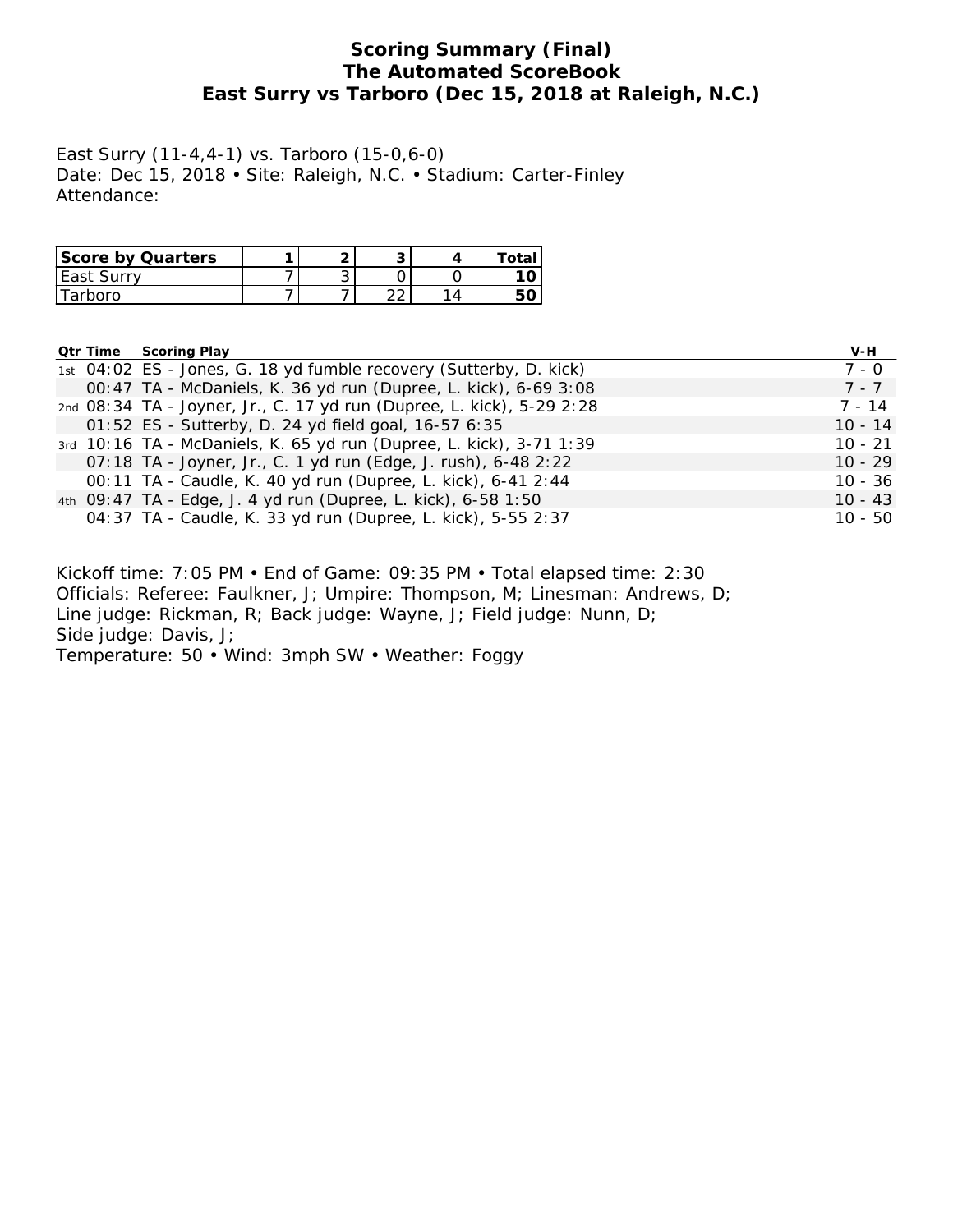# **Team Statistics (Final) The Automated ScoreBook East Surry vs Tarboro (Dec 15, 2018 at Raleigh, N.C.)**

|                                | ES             | ΤA           |
|--------------------------------|----------------|--------------|
| <b>FIRST DOWNS</b>             | 10             | 19           |
| Rushing                        | 1              | 19           |
| Passing                        | 6              | 0            |
| Penalty                        | 3              | 0            |
| <b>NET YARDS RUSHING</b>       | $\overline{O}$ | 442          |
| <b>Rushing Attempts</b>        | 26             | 49           |
| Average Per Rush               | 0.0            | 9.0          |
| Rushing Touchdowns             | 0              | 7            |
| Yards Gained Rushing           | 37             | 457          |
| Yards Lost Rushing             | 37             | 15           |
| <b>NET YARDS PASSING</b>       | 138            | O            |
| Completions-Attempts-Int       | $12 - 26 - 1$  | $0 - 1 - 0$  |
| Average Per Attempt            | 5.3            | 0.0          |
| Average Per Completion         | 11.5           | 0.0          |
| Passing Touchdowns             | 0              | 0            |
| <b>TOTAL OFFENSE YARDS</b>     | 138            | 442          |
| Total offense plays            | 52             | 50           |
| Average Gain Per Play          | 2.7            | 8.8          |
| Fumbles: Number-Lost           | $0 - 0$        | $3 - 1$      |
| Penalties: Number-Yards        | $6 - 36$       | $11 - 80$    |
| <b>PUNTS-YARDS</b>             | $6 - 224$      | $1 - 38$     |
| Average Yards Per Punt         | 37.3           | 38.0         |
| Net Yards Per Punt             | 26.5           | 38.0         |
| Inside 20                      | 0              | $\mathbf{1}$ |
| 50+ Yards                      | 0              | 0            |
| Touchbacks                     | $\overline{O}$ | 0            |
| Fair catch                     | O              | 0            |
| KICKOFFS-YARDS                 | $3 - 133$      | 8-409        |
| Average Yards Per Kickoff      | 44.3           | 51.1         |
| Net Yards Per Kickoff          | 32.7           | 33.9         |
| Touchbacks                     | 0              | 0            |
| <b>Fair Catch Yards</b>        | 0              | 0            |
| Punt returns: Number-Yards-TD  | $0 - 0 - 0$    | $3 - 65 - 0$ |
| Average Per Return             | 0.0            | 21.7         |
| Kickoff returns: Number-Yds-TD | $8 - 138 - 0$  | $3 - 35 - 0$ |
| Average Per Return             | 17.2           | 11.7         |
| Interceptions: Number-Yds-TD   | 0-0-0          | 1-16-0       |
| Fumble Returns: Number-Yds-TD  | $1 - 18 - 1$   | $0 - 0 - 0$  |
| Miscellaneous Yards            | Ο              | Ο            |
| Possession Time                | 23:57          | 24:03        |
| 1st Quarter                    | 7:59           | 4:01         |
|                                |                |              |
| 2nd Quarter                    | 7:40<br>2:56   | 4:20         |
| 3rd Quarter                    |                | 9:04         |
| 4th Quarter                    | 5:22           | 6:38         |
| <b>Third-Down Conversions</b>  | 2 of 14        | 5 of 7       |
| <b>Fourth-Down Conversions</b> | 3 of 3         | 1 of 1       |
| Red-Zone Scores-Chances        | $1 - 2$        | $3 - 3$      |
| Touchdowns                     | $0 - 2$        | $3 - 3$      |
| Field goals                    | $1 - 2$        | $0 - 3$      |
| Sacks By: Number-Yards         | $1 - 7$        | $3 - 19$     |
| <b>PAT Kicks</b>               | $1 - 1$        | 6-6          |
| <b>Field Goals</b>             | $1 - 2$        | $O-O$        |
| Points off turnovers           | 7              | 7            |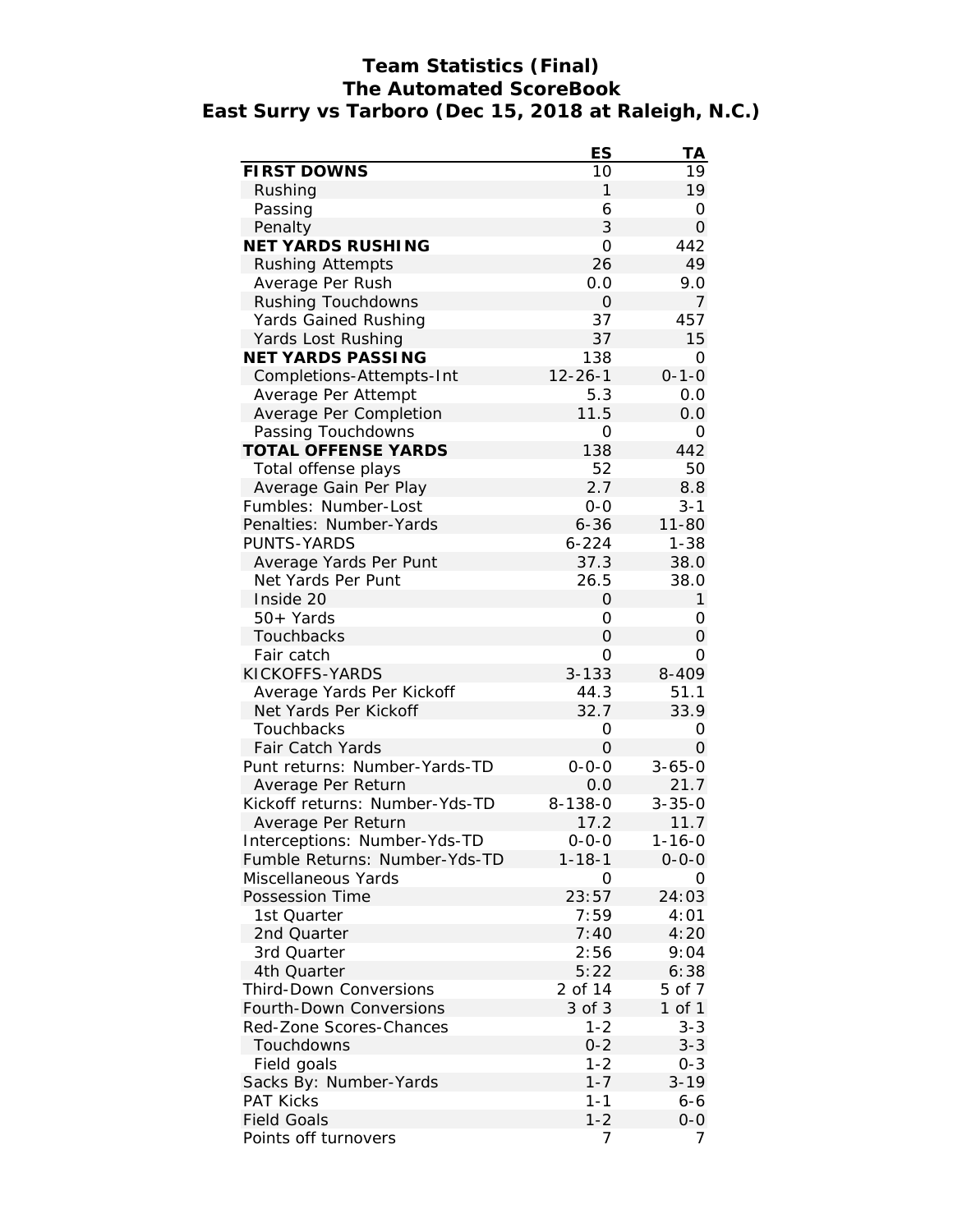## **Individual Statistics (Final) The Automated ScoreBook East Surry vs Tarboro (Dec 15, 2018 at Raleigh, N.C.)**

#### **East Surry Tarboro**

| Rushing     |   | No. Gain Loss Net TD |    |               |   | La | Avg    |
|-------------|---|----------------------|----|---------------|---|----|--------|
| Edwards, M. | 6 | 9                    |    | 8             | Ο | 4  | 1.3    |
| Ray, L.     | 6 | 9                    | 3  | 6             | 0 | 4  | 1.0    |
| Gosnell, S. | 8 | 18                   | 16 | $\mathcal{P}$ | 0 | 9  | 0.2    |
| Wright, E.  |   | 1                    | Ω  |               | 0 |    | 0.5    |
| Smith, Q.   |   | Ω                    | 3  | -3            | O | O  | $-3.0$ |
| Bruton, AJ  |   | Ω                    | 5  | -5            | Ω | O  | $-5.0$ |
| Boaz, J.    | 2 | Ω                    | 9  | -9            | Ο | 0  | $-4.5$ |
| Totals      |   |                      | 37 | ი             | O | Q  |        |

| Passing       | $C - A - I$   |     | Yds TD Long Sack |  |
|---------------|---------------|-----|------------------|--|
| Boaz, J.      | $10 - 20 - 1$ | 122 | -35-             |  |
| Gosnell, S.   | 2-6-0         | 16  |                  |  |
| <b>Totals</b> | $12 - 26 - 1$ | 138 | 35.              |  |

| Receiving   |    | No. Yards | <b>TD</b> | Long |
|-------------|----|-----------|-----------|------|
| Gosnell, S. |    | 77        |           | 35   |
| Stevens, L. |    | 33        |           | 11   |
| Mosley, D.  | 2  | 12        |           | 12   |
| Boaz, J.    |    | 8         |           | 8    |
| Bruton, AJ  |    |           |           | 8    |
| Totals      | 12 | 138       |           | २५   |

| Punting    | No. |          |      | Yds Avg Long In20 TB |                  |
|------------|-----|----------|------|----------------------|------------------|
| Boaz, J.   |     | 155 38.8 |      | 41                   | $\left( \right)$ |
| Mosley, D. |     | 69 34.5  | - 35 |                      |                  |
| Totals     |     | 224 37.3 | 41   |                      |                  |

|                | Punt |        |  |   |                     |           | Kickoff Intercept |  |  |
|----------------|------|--------|--|---|---------------------|-----------|-------------------|--|--|
| <b>Returns</b> |      | No Yds |  |   | Lg No Yds Lg No Yds |           |                   |  |  |
| Bullington, L. |      |        |  |   | 16                  | 16I       |                   |  |  |
| Smith, Q.      |      |        |  | 3 | 53                  | <b>26</b> |                   |  |  |
| Gosnell, S.    |      |        |  |   | 69                  | 29        |                   |  |  |
| Totals         |      |        |  |   | 8 1 3 8             | 29        |                   |  |  |

| Otr | Time | Dist                                  |    |             |                                                                                      |
|-----|------|---------------------------------------|----|-------------|--------------------------------------------------------------------------------------|
| 1st |      |                                       |    |             |                                                                                      |
|     |      |                                       |    |             |                                                                                      |
|     |      |                                       |    | ΤВ          | OВ                                                                                   |
| 3   | 133  |                                       |    | O           | Ω                                                                                    |
|     | Rcv  | KR                                    | РR |             | Total                                                                                |
|     | 77   | 69                                    | 0  |             | 148                                                                                  |
|     | O    | 53                                    | 0  |             | 50                                                                                   |
|     | 33   | O                                     | 0  |             | 33                                                                                   |
|     | O    | 16                                    | ი  |             | 16                                                                                   |
|     |      | No. Yards<br>Run<br>2<br>-3<br>0<br>Ω |    | Avq<br>44.3 | Result<br>04:48 31 yards Missed<br>2nd 01:52 24 yards Good<br>ΙR<br>0<br>Ω<br>0<br>Ω |

| .           |  |         |      | $140.$ $143.$ Avg Long $1120$ $15$ |  |
|-------------|--|---------|------|------------------------------------|--|
| Johnson, W. |  | 38 38.0 | - 38 |                                    |  |
| Totals      |  | 38 38.0 | -38  |                                    |  |

|                | Punt |                            |     |               |     | Kickoff Intercept |    |  |
|----------------|------|----------------------------|-----|---------------|-----|-------------------|----|--|
| <b>Returns</b> |      | No Yds Lg No Yds Lg No Yds |     |               |     |                   |    |  |
| Caudle, K.     |      | 50                         | 331 | 0             |     |                   |    |  |
| McDaniels, K.  |      | 15                         | 15I | 2 25          | 18l |                   |    |  |
| Staton, K.     |      |                            |     | 10            |     |                   |    |  |
| Jenkins, K.    |      | $\left( \right)$           |     | $\Omega$      |     |                   |    |  |
| Totals         | 3    |                            |     | 65 33 3 35 18 |     | $\mathbf{1}$      | 16 |  |

**Field goals Qtr Time Dist Result**

|   |                   |                                            |  | тв                | OВ                              |
|---|-------------------|--------------------------------------------|--|-------------------|---------------------------------|
| 8 | 409               | 51 1                                       |  |                   |                                 |
|   | <b>RCV</b>        | <b>KR</b>                                  |  | IR                | Total                           |
|   | O                 | O                                          |  |                   | 155                             |
|   | $\mathbf{\Omega}$ | 25                                         |  | $\mathbf{\Omega}$ | 152                             |
|   | Ω                 | Ω                                          |  | O)                | 89                              |
|   | 0                 | Ω                                          |  |                   | 76                              |
|   |                   | No. Yards<br>Run<br>105<br>112<br>89<br>76 |  | Ava               | <b>PR</b><br>50<br>15<br>Ω<br>0 |

FUMBLES: East Surry-None. Tarboro-Albritton, J. 1-0; Jenkins, K. 1-0; Joyner, Jr., C. 1-1.

| TEAM          | 1   | Ο           | 2      | $-2$              | 0<br>Ω               | $-2.0$         |
|---------------|-----|-------------|--------|-------------------|----------------------|----------------|
| Totals        | 49  | 457         | 15     | 442               | 7 <sup>7</sup><br>65 | 9.0            |
|               |     |             |        |                   |                      |                |
| Passing       |     | C-A-I       |        | Yds TD Long Sack  |                      |                |
| McDaniels, K. |     | $0 - 1 - 0$ | 0      | 0                 | 0                    | $\overline{1}$ |
| Totals        |     | $0 - 1 - 0$ | O      | 0                 | O                    | $\overline{1}$ |
|               |     |             |        |                   |                      |                |
|               |     |             |        |                   |                      |                |
| Receiving     |     | No. Yards   | TD     | Long              |                      |                |
| Totals        | O   |             | O<br>O |                   | Ω                    |                |
|               |     |             |        |                   |                      |                |
|               |     |             |        |                   |                      |                |
|               |     |             |        |                   |                      |                |
|               |     |             |        |                   |                      |                |
|               |     |             |        |                   |                      |                |
| Punting       | No. | Yds         |        | Avg Long In20     |                      | тв             |
| Johnson, W.   | 1   | 38          | 38.0   | 38                | 1                    | 0              |
| Totals        | 1   | 38          | 38.0   | 38                | 1                    | 0              |
|               |     |             |        |                   |                      |                |
|               |     |             |        |                   |                      |                |
|               |     | Punt        |        | Kickoff Intercept |                      |                |

**Rushing No. Gain Loss Net TD Lg Avg** McDaniels, K. 6 119 7 112 2 65 18.7 Caudle, K. 9 105 0 105 2 40 11.7 Albritton, J. 9 89 0 89 0 30 9.9 Joyner, Jr., C. 12 82 6 76 2 17 6.3 Edge, J. (2008) 9 52 0 52 1 14 5.8<br>Everette Jr., K 1 6 0 6 0 6 6.0 Everette Jr., K 1 6 0 6 0 6 6.0 Higgs, T. 1 4 0 4 0 4 4.0 Johnson, W. 1 0 0 0 0 0 0.0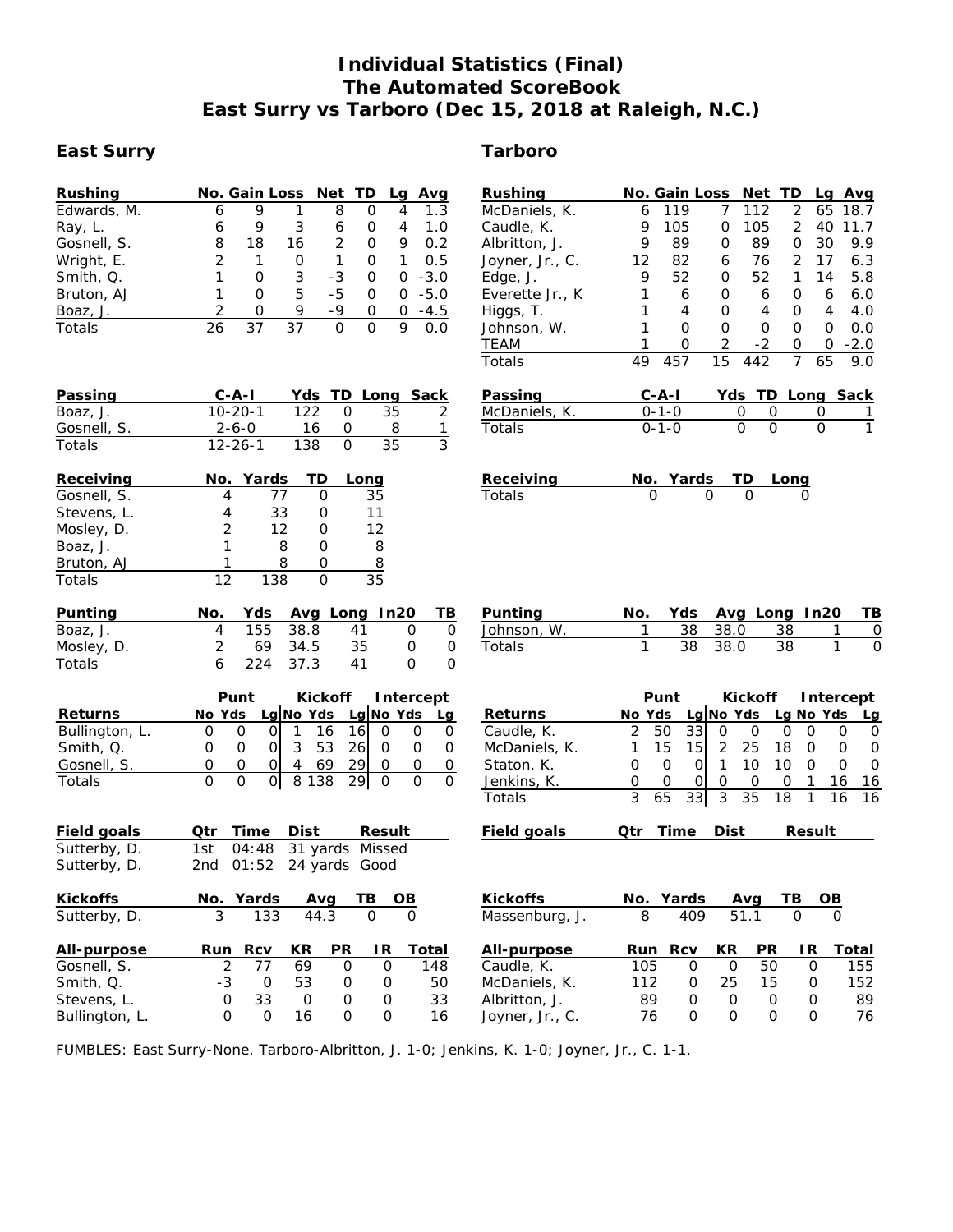#### **Defensive Statistics (Final) The Automated ScoreBook East Surry vs Tarboro (Dec 15, 2018 at Raleigh, N.C.)**

| # East Surry              | Solo           |                  |                 | <b>Ast Total Sacks-Yds</b> | <b>TFL-Yds</b> |                | FF FR-Yds | Int-Yds BrUp Blks QBH |                |                |                |
|---------------------------|----------------|------------------|-----------------|----------------------------|----------------|----------------|-----------|-----------------------|----------------|----------------|----------------|
| 32 Bullington, H.         | 7              | 12               | 19              | $1.0 - 7$                  | $3.0 - 11$     |                |           |                       |                |                |                |
| 43 Speaks, R.             | 3              | $\boldsymbol{6}$ | 9               |                            |                |                |           |                       |                |                |                |
| 24 Jones, G.              | 3              | 4                | 7               |                            | $1.0 - 2$      | $\mathbf{1}$   | $1 - 18$  |                       |                |                |                |
| 34 Edwards, M.            | $\overline{O}$ | $\overline{7}$   | $\overline{7}$  |                            |                |                |           |                       |                |                |                |
| 74 Washington, I.         | 1              | 3                | 4               |                            |                |                |           |                       |                |                |                |
| Gosnell, B.<br>6          | $\overline{2}$ | $\mathbf{1}$     | 3               |                            |                |                |           |                       |                |                |                |
| 23 Bullington, L.         | 1              | 2                | 3               |                            |                |                |           |                       |                |                |                |
| 4 Ray, L.                 | 1              | $\overline{2}$   | 3               |                            |                |                |           |                       |                |                |                |
| 15 Gibson, J.             | $\overline{c}$ | $\mathbf 0$      | $\overline{2}$  |                            |                |                |           |                       |                |                |                |
| Smith, Q.<br>$\mathbf{1}$ | 1              | $\mathbf{1}$     | $\overline{2}$  |                            |                | 1              |           |                       |                |                |                |
| 8 Wright, E.              | 1              | $\Omega$         | 1               |                            |                |                |           |                       |                |                |                |
| 64 Saywers, D.            | 1              | $\Omega$         | 1               |                            |                |                |           |                       |                |                |                |
| 50 Bottoms, B.            | 1              | $\mathbf 0$      | 1               |                            |                |                |           |                       |                | $\equiv$       |                |
| 26 Joyce, J.              | $\Omega$       | $\mathbf{1}$     | 1               |                            |                |                |           |                       |                |                |                |
| 12 Gosnell, S.            | $\Omega$       | 1                | 1               | $\sim$                     |                |                |           |                       | $\overline{a}$ |                |                |
| 72 Bacho, V.              | $\Omega$       | $\mathbf{1}$     | 1               |                            |                |                |           |                       |                |                |                |
| 14 Dollyhite, I.          | $\mathbf 0$    | 1                | 1               |                            |                |                |           |                       |                |                |                |
| Totals                    | 24             | $\overline{42}$  | $\overline{66}$ | $1.0 - 7$                  | $4.0 - 13$     | $\overline{2}$ | $1 - 18$  | $0-0$                 | $\overline{0}$ | $\overline{0}$ | $\overline{0}$ |
|                           |                |                  |                 |                            |                |                |           |                       |                |                |                |
|                           |                |                  |                 |                            |                |                |           |                       |                |                |                |
| Tarboro<br>#              | Solo           |                  |                 | <b>Ast Total Sacks-Yds</b> | <b>TFL-Yds</b> |                | FF FR-Yds | Int-Yds BrUp          |                | <b>Blks</b>    | QBH            |
| 20 Higgs, T.              | 1              | 8                | 9               |                            | $2.0 - 4$      |                |           |                       | 1              |                |                |
| 65 Ward, M.               | 4              | $\overline{4}$   | 8               | $2.5 - 18$                 | $3.0 - 19$     |                |           |                       |                |                |                |
| 10 Craddock, C.           | $\overline{c}$ | 4                | 6               | $\overline{a}$             | $0.5 - 1$      |                |           |                       | 1              |                |                |
| 4 Brooks, Z.              | $\mathbf{1}$   | 5                | 6               | $0.5 - 1$                  | $1.0 - 2$      |                |           |                       |                |                |                |
| 78 Medford, M.            | 1              | 5                | 6               | $\blacksquare$             | $2.5 - 9$      |                |           |                       |                |                |                |
| Edge, M.<br>$\mathbf{1}$  | 3              | $\mathbf{1}$     | 4               |                            |                |                |           |                       | 1              |                |                |
| 8<br>Albritton, J.        | 2              | $\overline{2}$   | 4               | $\blacksquare$             | ÷.             |                |           | ٠                     | $\overline{a}$ |                |                |
| 11 Massenburg, J.         | O              | $\overline{4}$   | 4               |                            | $1.0 - 2$      |                |           |                       |                |                |                |
| 25 Jenkins, K.            | 0              | $\overline{4}$   | 4               | $\sim$                     |                | $\overline{a}$ |           | $1 - 16$              | 1              | $\overline{a}$ |                |
| 3 Caudle, K.              | 1              | $\overline{2}$   | 3               |                            |                |                |           |                       |                |                |                |
| 60 Barnes, Q.             | 1              | $\overline{2}$   | 3               | $\sim$                     | ÷              | $\sim$         |           |                       | $\overline{a}$ | $\overline{a}$ | 1              |
| 9 Roberson, Q.            | $\Omega$       | 3                | 3               |                            |                |                |           |                       |                |                |                |
| Everette Jr., K<br>6      | 1              | 1                | $\overline{2}$  |                            |                |                |           |                       |                |                |                |
| 7 Armfield, J.            | 1              | $\mathbf 0$      | 1               |                            |                |                |           |                       |                |                |                |
| 30 Powell, C.             | 1              | $\mathbf 0$      | 1               |                            |                |                |           |                       | 3              |                |                |
| 12 McDaniels, K.          | $\mathbf{1}$   | $\Omega$         | 1               |                            |                |                |           |                       |                |                |                |
| 17 Staton, K.             | 1              | $\mathsf{O}$     | 1               |                            |                |                |           |                       |                |                |                |
| 42 Razor, J.<br>Totals    | 0<br>21        | $\overline{46}$  | 1<br>67         | $3.0 - 19$                 | $10.0 - 37$    | $\overline{0}$ | $0 - 0$   | $1 - 16$              | $\overline{7}$ | 0              | $\mathbf{1}$   |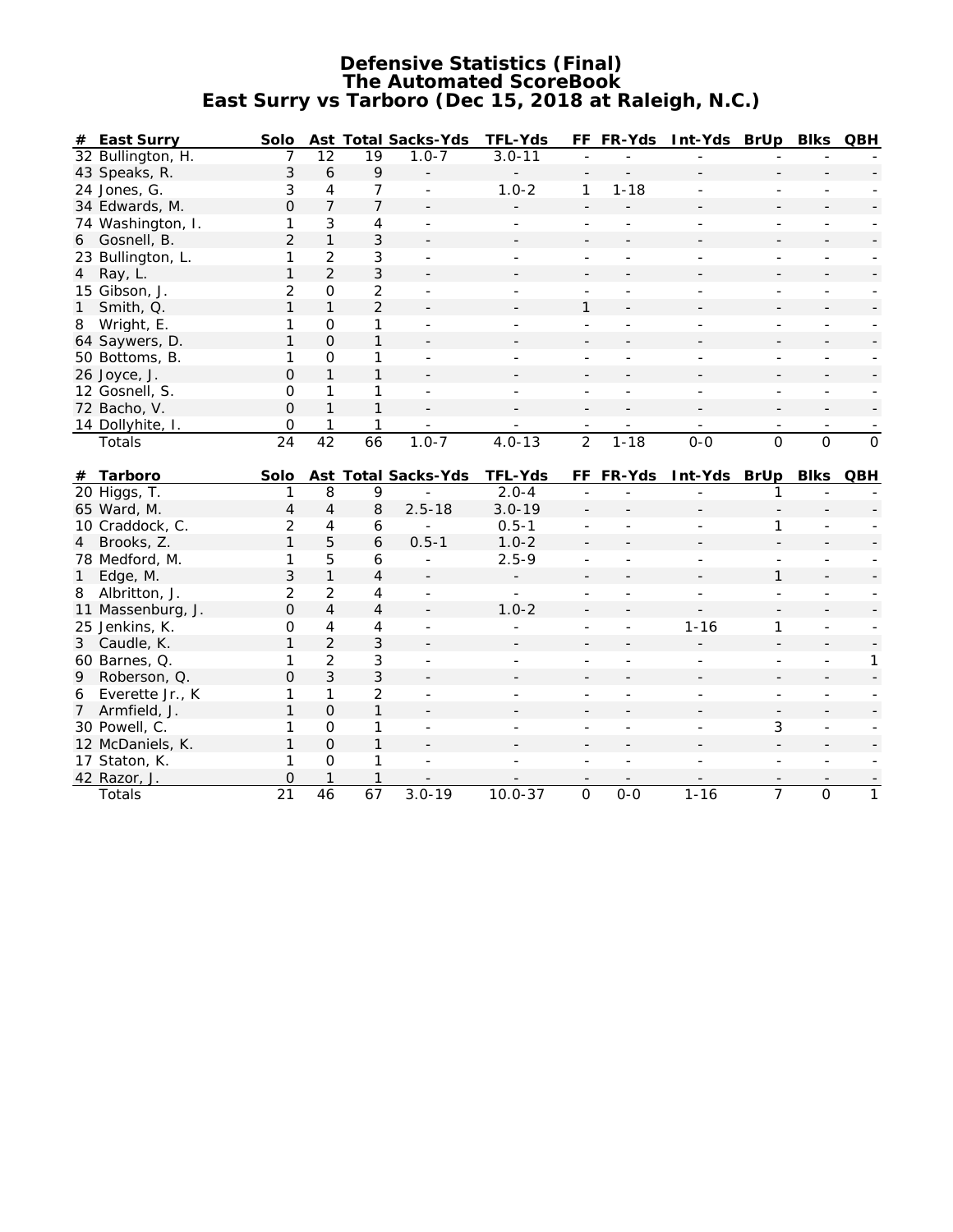## **Participation Report (Final) The Automated ScoreBook East Surry vs Tarboro (Dec 15, 2018 at Raleigh, N.C.)**

East Surry: 1-Smith, Q., 3-Mosley, D., 4-Ray, L., 6-Gosnell, B., 7-Boaz, J., 8-Wright, E., 11-Stevens, L., 12-Gosnell, S., 14-Dollyhite, I., 15-Gibson, J., 22-Bruton, AJ, 23-Bullington, L., 24-Jones, G., 26-Joyce, J., 32-Bullington, H., 34-Edwards, M., 43-Speaks, R., 50-Bottoms, B., 64-Saywers, D., 72-Bacho, V., 74-Washington, I., 81-Sutterby, D..

Tarboro: 1-Edge, M., 2-Edge, J., 3-Caudle, K., 4-Brooks, Z., 6-Everette Jr., K, 7-Armfield, J., 8-Albritton, J., 9-Roberson, Q., 10-Craddock, C., 11-Massenburg, J., 12-McDaniels, K., 15-Johnson, W., 17-Staton, K., 20-Higgs, T., 24-Joyner, Jr., C., 25-Jenkins, K., 30-Powell, C., 42-Razor, J., 60-Barnes, Q., 65-Ward, M., 78-Medford, M., 86-Dupree, L..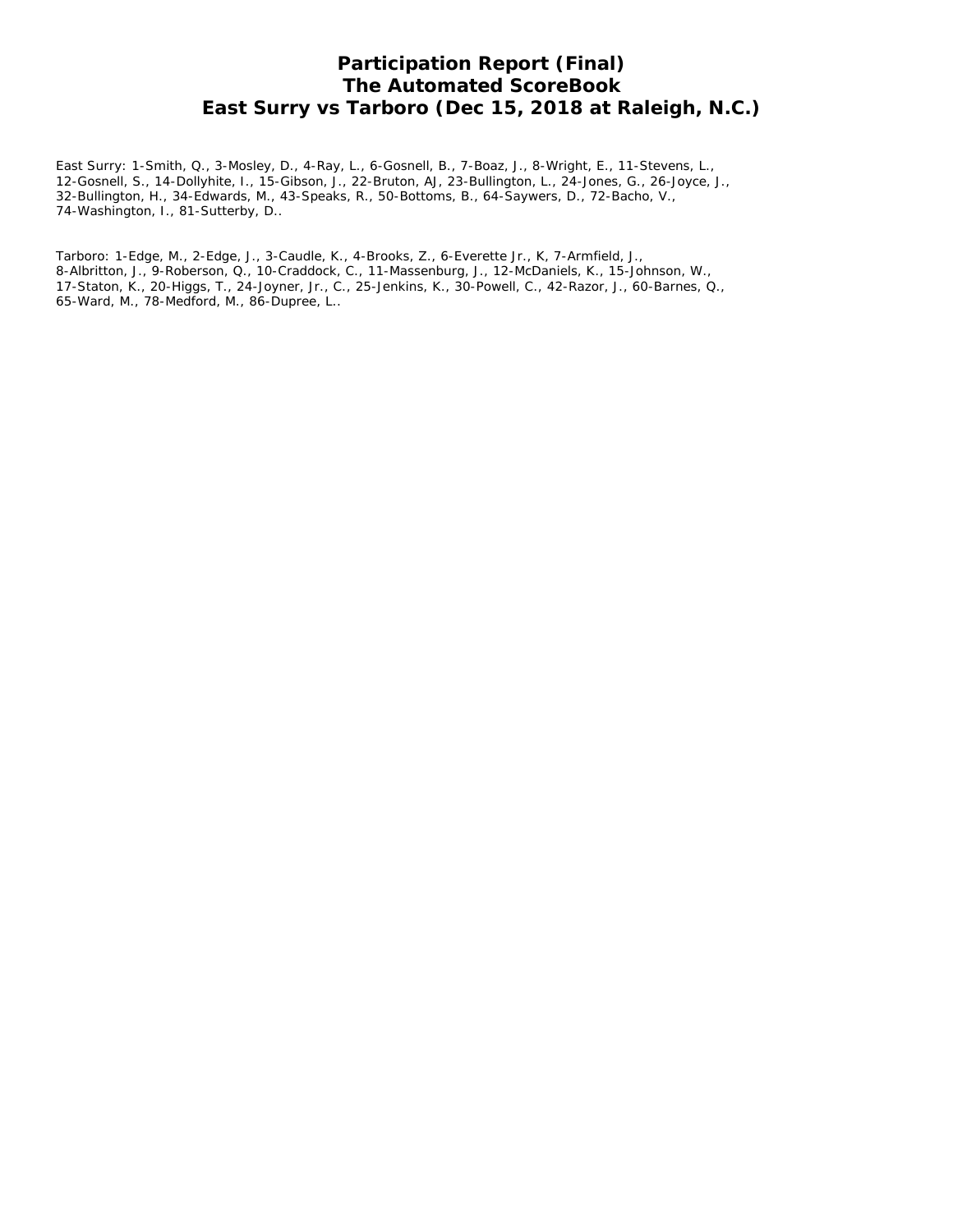# **Drive Chart (By Team) (Final) The Automated ScoreBook East Surry vs Tarboro (Dec 15, 2018 at Raleigh, N.C.)**

|      |                 | <b>Drive Started</b> |       |                 |                  |       | <b>Drive Ended</b> | Consumed                              |      |
|------|-----------------|----------------------|-------|-----------------|------------------|-------|--------------------|---------------------------------------|------|
| Team | Qtr             | Spot                 | Time  | <b>Obtained</b> | Spot             | Time  | <b>How lost</b>    | - Yds<br>PI                           | TOP  |
| ES   | 1st             | W14                  | 12:00 | Kickoff         | P <sub>13</sub>  | 04:48 | Missed FG          | - 73<br>18                            | 7:12 |
| ES   |                 | P <sub>18</sub>      | 04:02 | Fumble          | P <sub>18</sub>  | 04:02 | *TOUCHDOWN         | 0<br>- 0                              | 0:00 |
| ES   |                 | W27                  | 00:39 | Kickoff         | W <sub>12</sub>  | 11:02 | Punt               | (15)<br>3<br>$\overline{\phantom{a}}$ | 1:37 |
| ES   | 2 <sub>nd</sub> | W36                  | 08:27 | <b>Kickoff</b>  | P <sub>O</sub> 7 | 01:52 | *FIELD GOAL        | 57<br>16<br>$\overline{\phantom{0}}$  | 6:35 |
| ES   | 3rd             | W <sub>22</sub>      | 10:07 | Kickoff         | W <sub>22</sub>  | 09:40 | Punt               | 3<br>- 0                              | 0:27 |
| ES   |                 | W34                  | 07:08 | Kickoff         | W <sub>26</sub>  | 05:38 | Punt               | (8)<br>3<br>$\overline{\phantom{a}}$  | 1:30 |
| ES   |                 | W <sub>03</sub>      | 03:24 | Punt            | W38              | 02:55 | Interception       | - 35<br>$\mathcal{P}$                 | 0:29 |
| ES   |                 | W <sub>20</sub>      | 00:05 | <b>Kickoff</b>  | W <sub>18</sub>  | 11:37 | Punt               | (2)<br>3<br>$\overline{\phantom{a}}$  | 0:28 |
| ES   | 4th             | W18                  | 09:33 | Kickoff         | W22              | 07:14 | Punt               | 3<br>- 4                              | 2:19 |
| ES   |                 | W <sub>28</sub>      | 04:30 | Kickoff         | W32              | 02:11 | Punt               | 3<br>$-4$                             | 2:19 |

|                        | 1st     | 2nd     | 3rd   | 4th     | 1st     | 2nd     |                 |
|------------------------|---------|---------|-------|---------|---------|---------|-----------------|
| <b>East Surry</b>      | Otr     | Otr     | Otr   | Otr     | Half    | Half    | Total           |
| Time of possession     | 07:59   | 07:40   | 02:56 | 05:22   | 15:39   | 08:18   | 23:57           |
| 3rd down conversions   | $1 - 4$ | 1-5     | 0-2   | $0 - 3$ | $2 - 9$ | $0 - 5$ | $2 - 14$        |
| Average field position | W20     | W36     | W19   | W23     | W25     | W20     | W <sub>22</sub> |
| 4th down conversions   | $1 - 1$ | $2 - 2$ | റ-റ   | ი-ი     | $3 - 3$ | $0 - 0$ | $3 - 3$         |

|           |     |                 | <b>Drive Started</b> |                 |                 | <b>Drive Ended</b> | Consumed    |                                 |      |
|-----------|-----|-----------------|----------------------|-----------------|-----------------|--------------------|-------------|---------------------------------|------|
| Team      | Qtr | lSpot           | Time                 | <b>Obtained</b> | lSpot           | Time               | How lost    | Yds<br>ΡI<br>$\blacksquare$     | TOP  |
| TA.       | 1st | IP20            | 04:48                | Missed FG       | IP18            | 04:02              | Fumble      | (2)<br>$\overline{\phantom{a}}$ | 0:46 |
| TA        |     | P31             | 03:55                | Kickoff         | W <sub>00</sub> | 00:47              | *TOUCHDOWN  | $6 - 69$                        | 3:08 |
| <b>TA</b> | 2nd | W <sub>29</sub> | 11:02                | Punt            | W <sub>00</sub> | 08:34              | *TOUCHDOWN  | $5 - 29$                        | 2:28 |
| TA.       |     | P22             | 01:44                | Kickoff         | P45             | 00:00              | End of half | $3 - 23$                        | 1:44 |
| <b>TA</b> | 3rd | P29             | 11:55                | Kickoff         | W <sub>00</sub> | 10:16              | *TOUCHDOWN  | $3 - 71$                        | 1:39 |
| TA        |     | W48             | 09:40                | Punt            | W <sub>00</sub> | 07:18              | *TOUCHDOWN  | 6 - 48                          | 2:22 |
| TA        |     | <b>P40</b>      | 05:38                | Punt            | W41             | 03:24              | Punt        | 4 - 19                          | 2:14 |
| TA        |     | W41             | 02:55                | Interception    | IW00            | 00:11              | *TOUCHDOWN  | $6 - 41$                        | 2:44 |
| <b>TA</b> | 4th | P42             | 11:37                | Punt            | W <sub>00</sub> | 09:47              | *TOUCHDOWN  | $6 - 58$                        | 1:50 |
| TA.       |     | P45             | 07:14                | Punt            | lW00            | 04:37              | *TOUCHDOWN  | $5 - 55$                        | 2:37 |
| ТA        |     | P34             | 02:11                | Punt            | P44             | 00:00              | End of half | -10<br>4 -                      | 2:11 |

|                        | 1st             | 2nd     | 3rd     | 4th   | 1st     | 2nd     |         |
|------------------------|-----------------|---------|---------|-------|---------|---------|---------|
| <b>Tarboro</b>         | Otr             | Otr     | Otr     | Otr   | Half    | Half    | Total   |
| Time of possession     | 04:01           | 04:20   | 09:04   | 06:38 | 08:21   | 15:42   | 24:03   |
| 3rd down conversions   | $1 - 1$         | $2 - 2$ | $1 - 3$ | 1 - 1 | $3 - 3$ | $2 - 4$ | $5 - 7$ |
| Average field position | P <sub>25</sub> | P46     | P45     | P40   | P36     | P43     | P40     |
| 4th down conversions   | $0 - 0$         | റ-റ     | 1-1     | ი-ი   | ი-ი     | 1 - 1   | $1 - 1$ |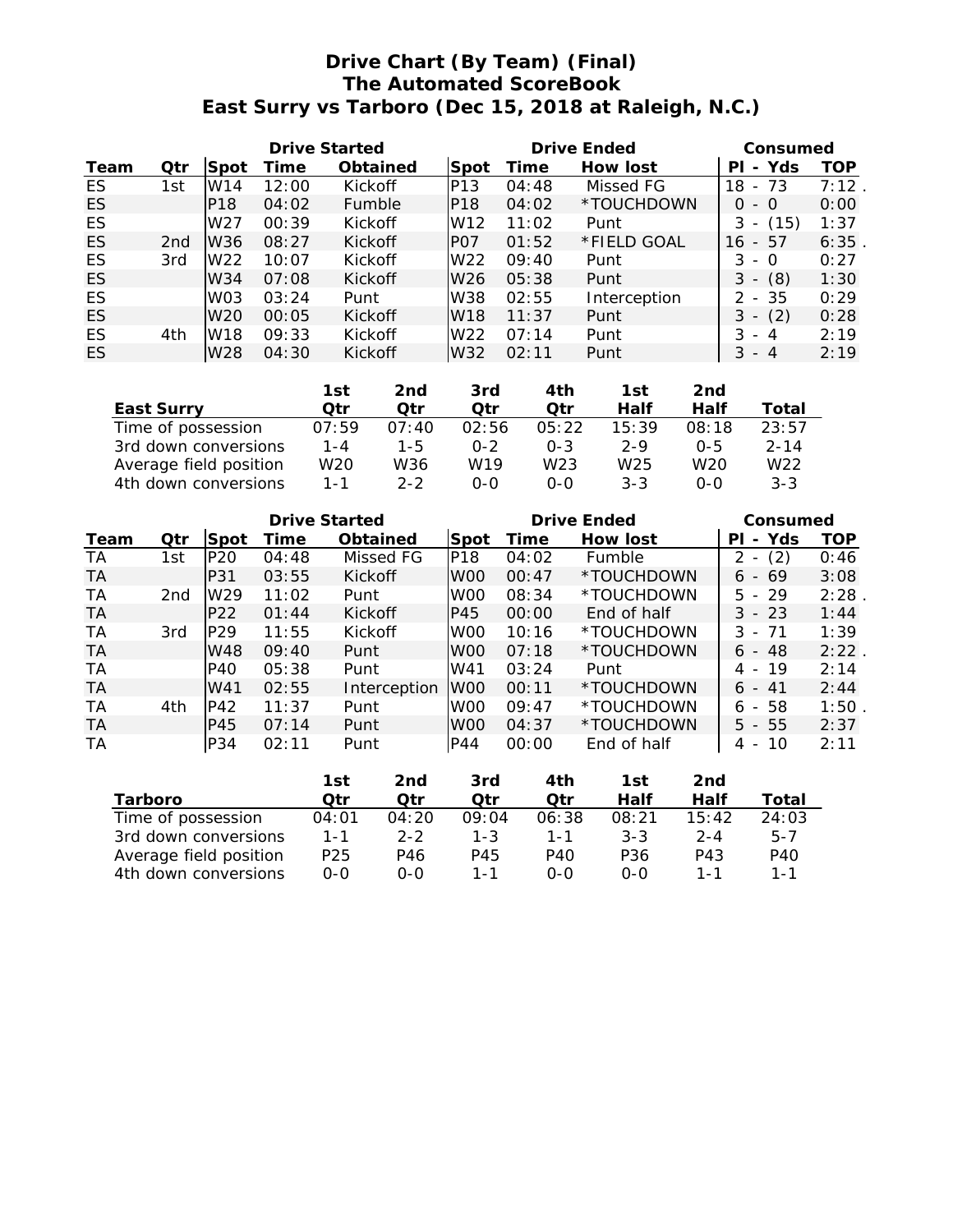# **Drive Chart (By Quarter) (Final) The Automated ScoreBook East Surry vs Tarboro (Dec 15, 2018 at Raleigh, N.C.)**

|           | <b>Drive Started</b> |                 |             |                |                 | <b>Drive Ended</b> | Consumed     |                                |            |
|-----------|----------------------|-----------------|-------------|----------------|-----------------|--------------------|--------------|--------------------------------|------------|
| Team      | Qtr                  | <b>Spot</b>     | <b>Time</b> | Obtained       | <b>Spot</b>     | <b>Time</b>        | How lost     | - Yds<br><b>PI</b>             | <b>TOP</b> |
| ES        | 1st                  | W14             | 12:00       | Kickoff        | P13             | 04:48              | Missed FG    | 18 - 73                        | 7:12.      |
| <b>TA</b> |                      | P <sub>20</sub> | 04:48       | Missed FG      | P18             | 04:02              | Fumble       | $2 - (2)$                      | 0:46       |
| ES        |                      | P18             | 04:02       | Fumble         | P18             | 04:02              | *TOUCHDOWN   | $\Omega$<br>$\Omega$<br>$\sim$ | 0:00       |
| <b>TA</b> |                      | P31             | 03:55       | Kickoff        | W <sub>00</sub> | 00:47              | *TOUCHDOWN   | 69<br>6 -                      | 3:08       |
| ES        |                      | W27             | 00:39       | Kickoff        | W12             | 11:02              | Punt         | $3 - (15)$                     | 1:37       |
| <b>TA</b> | 2 <sub>nd</sub>      | W <sub>29</sub> | 11:02       | Punt           | W <sub>00</sub> | 08:34              | *TOUCHDOWN   | $5 - 29$                       | 2:28       |
| ES        |                      | W36             | 08:27       | Kickoff        | PO <sub>7</sub> | 01:52              | *FIELD GOAL  | 57<br>16 -                     | 6:35       |
| <b>TA</b> |                      | P <sub>22</sub> | 01:44       | Kickoff        | P45             | 00:00              | End of half  | $3 - 23$                       | 1:44       |
| <b>TA</b> | 3rd                  | P <sub>29</sub> | 11:55       | Kickoff        | W <sub>00</sub> | 10:16              | *TOUCHDOWN   | $3 - 71$                       | 1:39       |
| ES        |                      | W22             | 10:07       | Kickoff        | W <sub>22</sub> | 09:40              | Punt         | $3 - 0$                        | 0:27       |
| TA        |                      | W48             | 09:40       | Punt           | W <sub>00</sub> | 07:18              | *TOUCHDOWN   | 48<br>6 -                      | 2:22       |
| ES        |                      | W34             | 07:08       | Kickoff        | W26             | 05:38              | Punt         | (8)<br>$3 -$                   | 1:30       |
| <b>TA</b> |                      | P40             | 05:38       | Punt           | W41             | 03:24              | Punt         | $4 - 19$                       | 2:14       |
| ES        |                      | WO3             | 03:24       | Punt           | W38             | 02:55              | Interception | $2 - 35$                       | 0:29       |
| TA        |                      | W41             | 02:55       | Interception   | lW00            | 00:11              | *TOUCHDOWN   | 41<br>6 -                      | 2:44       |
| ES        |                      | W20             | 00:05       | <b>Kickoff</b> | W18             | 11:37              | Punt         | $3 -$<br>(2)                   | 0:28       |
| TA        | 4th                  | P42             | 11:37       | Punt           | W <sub>00</sub> | 09:47              | *TOUCHDOWN   | 58<br>6 -                      | 1:50       |
| ES        |                      | W18             | 09:33       | Kickoff        | W22             | 07:14              | Punt         | $3 - 4$                        | 2:19       |
| TA        |                      | P45             | 07:14       | Punt           | W <sub>00</sub> | 04:37              | *TOUCHDOWN   | 5<br>55<br>$\sim$              | 2:37       |
| ES        |                      | W28             | 04:30       | Kickoff        | W32             | 02:11              | Punt         | $3 - 4$                        | 2:19       |
| TA        |                      | P34             | 02:11       | Punt           | P44             | 00:00              | End of half  | 10<br>4 -                      | 2:11       |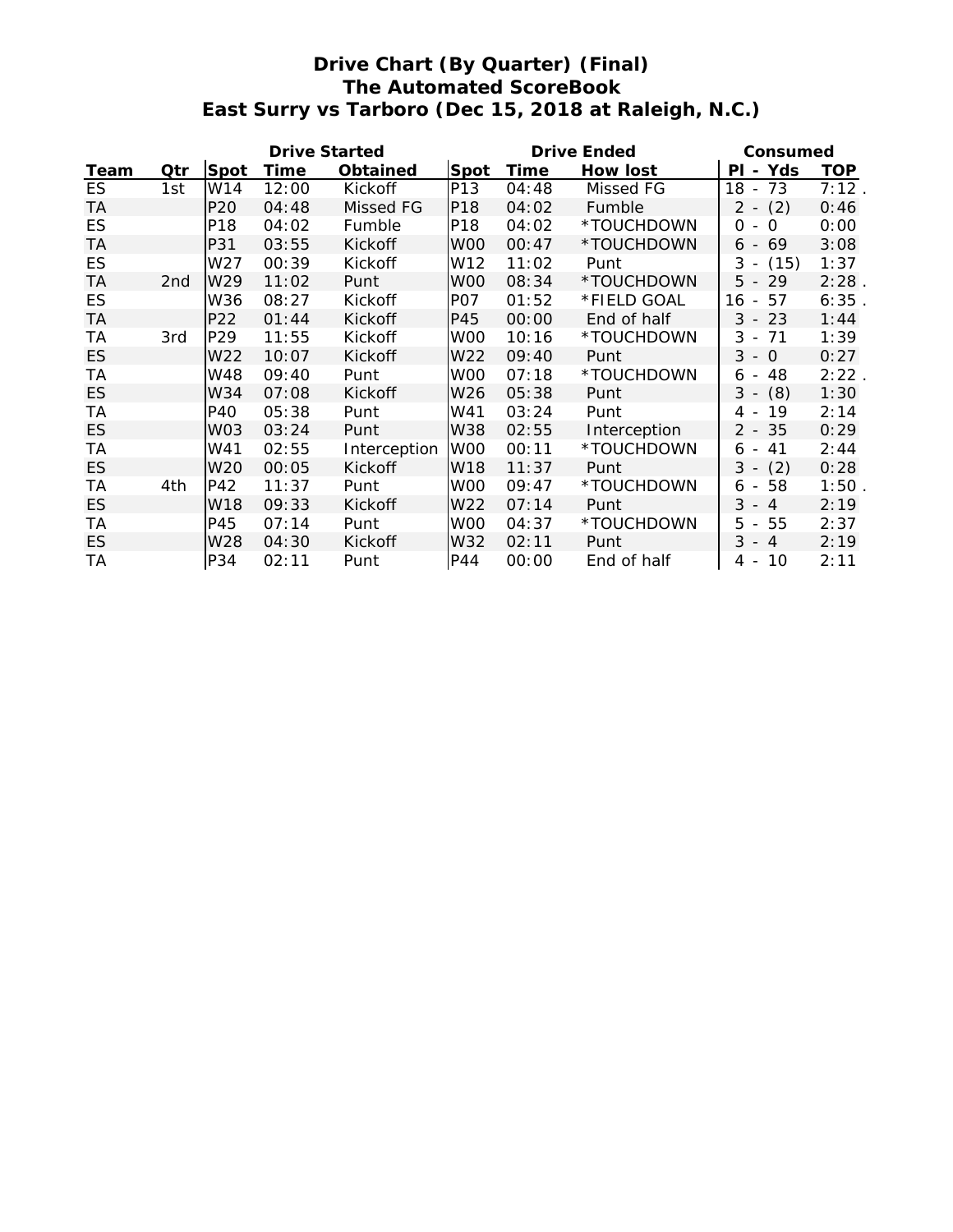#### **Play-by-Play Summary (1st quarter) East Surry vs Tarboro (Dec 15, 2018 at Raleigh, N.C.)**

|                                       | East Surry Captains: (72) Bacho, V. (70) Collins, S. (64) Sawyers, D.                                                                                      |                |
|---------------------------------------|------------------------------------------------------------------------------------------------------------------------------------------------------------|----------------|
| $(34)$ Edwards, M.                    | Tarboro Captains: (24) Joyner Jr. C, (8) Albritton, J.                                                                                                     |                |
| (25) Jenkins, K. (68) Ferguson, J.    |                                                                                                                                                            |                |
|                                       | East Surry wins the toss and elects to receive and defend the south.                                                                                       |                |
| 1-10 ES 40                            | (21) Sheets, N. and (25) Jenkins, K. win Sportsmanship Award.                                                                                              |                |
|                                       | TA ball on TA40, Massenburg, J. kickoff 54 yards to the ES6, Gosnell, S. return 8 yards<br>to the ES14 (Staton, K.).                                       |                |
| 1-10 ES 14                            | Ray, L. rush for loss of 2 yards to the ES12 (Higgs, T.).                                                                                                  |                |
| 2-12 ES 12                            | Boaz, J. pass incomplete to Ray, L                                                                                                                         |                |
| 3-12 ES 12                            | Boaz, J. pass complete to Stevens, L. for 11 yards to the ES23 (Edge, M.).                                                                                 |                |
| 4-1 ES 23<br>1-10 ES 28               | PENALTY TA substitution infraction 5 yards to the ES28, 1ST DOWN ES.<br>Ray, L. rush for 3 yards to the ES31 (Higgs, T.; Massenburg, J.).                  | X1             |
| 2-7 ES 31                             | Ray, L. rush for loss of 1 yard to the ES30 (Medford, M.; Massenburg, J.).                                                                                 |                |
| $3 - 8$<br><b>ES 30</b>               | Boaz, J. pass complete to Gosnell, S. for 18 yards to the ES48, 1ST DOWN ES (Craddock,                                                                     | P <sub>2</sub> |
|                                       | $C.$ ).                                                                                                                                                    |                |
| 1-10 ES 48<br>2-3 TA 45               | Boaz, J. pass complete to Stevens, L. for 7 yards to the TA45 (Brooks, Z.).                                                                                | P <sub>3</sub> |
|                                       | Boaz, J. pass complete to Mosley, D. for 12 yards to the TA33, 1ST DOWN ES (Albritton,<br>$J$ .; Caudle, K.).                                              |                |
| 1-10 TA 33                            | PENALTY TA encroachment 5 yards to the TA28.                                                                                                               |                |
| TA 28<br>1-5                          | Boaz, J. sacked for loss of 2 yards to the TA30 (Ward, M.; Brooks, Z.).                                                                                    |                |
| TA 30<br>$2 - 7$                      | Edwards, M. rush for 2 yards to the TA28 (Barnes, Q.; Ward, M.).                                                                                           |                |
| $3 - 5$<br>TA 28                      | Boaz, J. pass incomplete to Gosnell, S. (Powell, C.).                                                                                                      | P <sub>4</sub> |
| $4 - 5$<br><b>TA 28</b>               | Boaz, J. pass complete to Stevens, L. for 9 yards to the TA19, 1ST DOWN ES (Caudle,<br>$K$ .; Craddock, C.).                                               |                |
| 1-10 TA 19                            | PENALTY TA encroachment 5 yards to the TA14.                                                                                                               |                |
| $1-5$ TA 14                           | PENALTY ES holding 10 yards to the TA24.                                                                                                                   |                |
| 1-15 TA 24                            | Boaz, J. pass complete to Gosnell, S. for 10 yards to the TA14.                                                                                            |                |
| 2-5 TA 14<br><b>TA 14</b>             | Boaz, J. pass incomplete to Stevens, L. (Powell, C.).<br>PENALTY TA encroachment 5 yards to the TA9, 1ST DOWN ES.                                          | X <sub>5</sub> |
| $3 - 5$<br>1-G TA 09                  | Wright, E. rush for no gain to the TA9 (Brooks, Z.; Higgs, T.).                                                                                            |                |
| 2-G TA 09                             | Gosnell, S. rush for loss of 4 yards to the TA13 (Medford, M.; Higgs, T.).                                                                                 |                |
| 3-G TA 13                             | Boaz, J. pass incomplete to Smith, Q                                                                                                                       |                |
| 4-G TA 13                             | Sutterby, D. field goal attempt from 31 MISSED - wide right, spot at TA20, clock 04:48.                                                                    |                |
| TARBORO drive start at 04:48.         | 18 plays, 73 yards, 7:12                                                                                                                                   |                |
| 1-10 TA 20                            | Edge, J. rush for no gain to the TA20 (Jones, G.).                                                                                                         |                |
| 2-10 TA 20                            | Joyner, Jr., C. rush for loss of 2 yards to the TA18, fumble forced by Jones, G., fumble                                                                   |                |
|                                       | by Joyner, Jr., C. recovered by ES Jones, G. at TA18, Jones, G. for 18 yards to the TA0,                                                                   |                |
|                                       | TOUCHDOWN, clock 04:02.                                                                                                                                    |                |
| 1-G TA 03                             | 2 plays, minus 2 yards, 0:46<br>Sutterby, D. kick attempt good.                                                                                            |                |
|                                       | East Surry 7, Tarboro 0                                                                                                                                    |                |
|                                       | Sutterby, D. kickoff 47 yards to the TA13, McDaniels, K. return 18 yards to the TA31                                                                       |                |
|                                       | (Bullington, L.).                                                                                                                                          |                |
| TARBORO drive start at 03:55.         |                                                                                                                                                            |                |
| 1-10 TA 31<br><b>TA 36</b><br>$2 - 5$ | Joyner, Jr., C. rush for 5 yards to the TA36 (Gibson, J.).<br>PENALTY ES encroachment 4 yards to the TA40.                                                 |                |
| $2 - 1$<br>TA 40                      | Caudle, K. rush for 6 yards to the TA46, 1ST DOWN TA (Speaks, R.).                                                                                         | R <sub>1</sub> |
| 1-10 TA 46                            | Joyner, Jr., C. rush for 16 yards to the ES38, 1ST DOWN TA (Bullington, H.; Speaks, R.).                                                                   | R <sub>2</sub> |
| 1-10 ES 38                            | Edge, J. rush for 2 yards to the ES36 (Washington, I.; Bacho, V.).                                                                                         |                |
| ES 36<br>2-8<br>ES 36                 | Caudle, K. rush for no gain to the ES36 (Edwards, M.; Washington, I.).<br>McDaniels, K. rush for 36 yards to the ES0, 1ST DOWN TA, TOUCHDOWN, clock 00:47. | R3             |
| 3-8<br><b>ES 03</b><br>1-G            | Dupree, L. kick attempt good.                                                                                                                              |                |
|                                       | Tarboro 7, East Surry 7                                                                                                                                    |                |
|                                       | 6 plays, 69 yards, 3:16                                                                                                                                    |                |
|                                       | Massenburg, J. kickoff 59 yards to the ES1, Smith, Q. return 26 yards to the ES27                                                                          |                |
| EAST SURRY drive start at 00:39.      | (Everette Jr., K; Brooks, Z.).                                                                                                                             |                |
| 1-10 ES 27                            | Smith, Q. rush for loss of 3 yards to the ES24 (Massenburg, J.; Craddock, C.).                                                                             |                |
| 2-13 ES 24                            | Boaz, J. sacked for loss of 7 yards to the ES17 (Ward, M.), PENALTY ES intentional                                                                         |                |
|                                       | grounding 5 yards to the ES12.                                                                                                                             |                |
|                                       | END OF 1st QUARTER: Tarboro 7, East Surry 7                                                                                                                |                |
|                                       | Time<br><b>Conversions</b><br>1st Downs                                                                                                                    |                |
| <b>Quarter Summary</b>                | Score<br>Poss<br>Rushing<br>Penalties<br>R<br>Ρ<br>X<br>Τ<br>3rd<br>4th<br>Passing                                                                         |                |
| East Surry                            | 3<br>2<br>$3 - 19$<br>07:51<br>$\overline{O}$<br>5<br>$1 - 4$<br>$9 - (-14)$<br>7<br>$1 - 1$<br>$6 - 10 - 0 - 67$                                          |                |

Tarboro 7 04:02 3 0 0 3 1-1 0-0 8-63 0-0-0-0 4-20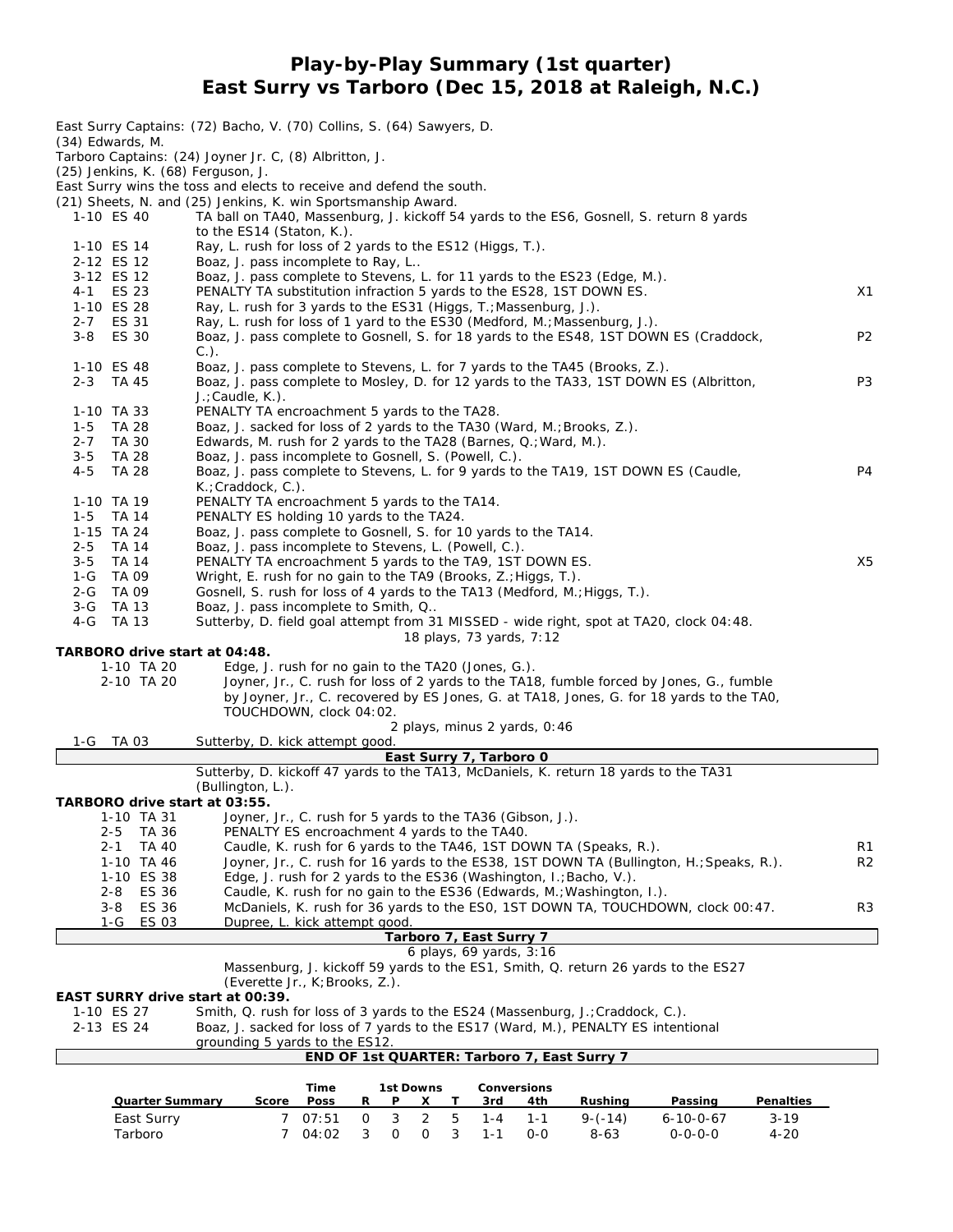#### **Quickie Statistics (1st quarter) East Surry vs Tarboro (Dec 15, 2018 at Raleigh, N.C.)**

|                                   | ES           | TА          |
|-----------------------------------|--------------|-------------|
| Score                             | 7            | 7           |
| <b>FIRST DOWNS</b>                | 5            | 3           |
| <b>RUSHES-YARDS (NET)</b>         | $9 - - 14$   | $8-63$      |
| <b>PASSING YDS (NET)</b>          | 67           | O           |
| Passes Att-Comp-Int               | $10 - 6 - 0$ | $0 - 0 - 0$ |
| <b>TOTAL OFFENSE PLAYS-YARDS</b>  | $19 - 53$    | $8 - 63$    |
| <b>Fumble Returns-Yards</b>       | $1 - 18$     | $0 - 0$     |
| Punt Returns-Yards                | $0 - 0$      | $0 - 0$     |
| Kickoff Returns-Yards             | $2 - 34$     | $1 - 18$    |
| <b>Interception Returns-Yards</b> | $0 - 0$      | $0 - 0$     |
| Punts (Number-Avg)                | $0 - 0.0$    | $0 - 0.0$   |
| Fumbles-Lost                      | $0 - 0$      | $1 - 1$     |
| Penalties-Yards                   | $3 - 19$     | $4 - 20$    |
| Possession Time                   | 07:51        | 04:02       |
| <b>Third-Down Conversions</b>     | 1 of $4$     | 1 of 1      |
| <b>Fourth-Down Conversions</b>    | 1 of 1       | 0 of 0      |

#### **East Surry Tarboro**

| <b>Rushing</b>      | Net TD<br><b>No. Gain Loss</b><br>Avg<br>Lg                 | <b>Rushing</b>      | <b>Net</b><br><b>No. Gain Loss</b>                            | TD<br>Lg Avg                      |
|---------------------|-------------------------------------------------------------|---------------------|---------------------------------------------------------------|-----------------------------------|
| Edwards, M.         | 2<br>2<br>2<br>2.0<br>0<br>0                                | McDaniels, K.       | 36<br>36<br>$\mathbf 0$<br>1                                  | 1<br>36<br>36.0                   |
| Wright, E.          | 0<br>0<br>0<br>0<br>0.0<br>0                                | Joyner, Jr., C.     | 3<br>2<br>21<br>19                                            | 16<br>6.3<br>0                    |
| Ray, L.             | 3<br>3<br>3<br>3<br>$\mathbf 0$<br>0.0<br>$\Omega$          | Caudle, K.          | $\overline{2}$<br>$\mathbf 0$<br>6<br>6                       | 6<br>3.0<br>$\mathbf 0$           |
| Smith, Q.           | 3<br>$-3$<br>$\Omega$<br>$\mathbf{O}$<br>$-3.0$<br>$\Omega$ | Edge, J.            | $\mathfrak{D}$<br>$\overline{2}$<br>$\mathcal{P}$<br>$\Omega$ | $\overline{2}$<br>$\Omega$<br>1.0 |
| Passing             | $C - A - I$<br>Yds TD Long Sack                             | Passing             | $C - A - I$                                                   | Yds TD Long Sack                  |
| Boaz, J.            | $6 - 10 - 0$<br>67<br>$\Omega$<br>18<br>2                   |                     |                                                               |                                   |
| Receiving           | TD<br>No. Yards<br>Long                                     | Receiving           | No. Yards<br>TD.                                              | Long                              |
| Stevens, L.         | 3<br>27<br>$\Omega$<br>11                                   |                     |                                                               |                                   |
| Gosnell, S.         | 2<br>28<br>18<br>$\mathbf 0$                                |                     |                                                               |                                   |
| Mosley, D.          | 1<br>12<br>$\mathsf{O}$<br>12                               |                     |                                                               |                                   |
| <b>Punting</b>      | TВ<br>Yds Avg Long In20<br>No.                              | Punting             | Yds<br>Avg Long In20<br>No.                                   | ΤВ                                |
| <b>Punt Returns</b> | TD<br>No. Yards<br>Long                                     | <b>Punt Returns</b> | No. Yards<br>TD.                                              | Long                              |
| <b>Kick Returns</b> | TD<br>Yards<br>No.<br>Long                                  | <b>Kick Returns</b> | No. Yards<br>TD                                               | Long                              |
| Gosnell, S.         | 8<br>8<br>$\Omega$                                          | McDaniels, K.       | 18<br>$\Omega$                                                | 18                                |
| Smith, Q.           | 26<br>$\mathbf 0$<br>26                                     |                     |                                                               |                                   |
| <b>Tackles</b>      | <b>Sacks</b><br><b>UA-A</b><br>Total<br>TFL                 | <b>Tackles</b>      | <b>Sacks</b><br>UA-A<br>Total                                 | TFL                               |
| Jones, G.           | $\overline{2}$<br>1.0<br>$2 - 0$<br>0.0                     | Higgs, T.           | $1 - 3$<br>0.0<br>4                                           | 1.5                               |
| Speaks, R.          | 2<br>0.0<br>$1 - 1$<br>0.0                                  | Brooks, Z.          | $1 - 3$<br>0.5<br>4                                           | 0.5                               |
| Washington, I.      | $\overline{2}$<br>0.0<br>$0 - 2$<br>0.0                     | Ward, M.            | 3<br>$1 - 2$<br>1.5                                           | 1.5                               |
| Gibson, J.          | 1<br>$1 - 0$<br>0.0<br>0.0                                  | Craddock, C.        | 3<br>$1 - 2$<br>0.0                                           | 0.5                               |
| Qtr<br>Time         | <b>Scoring Play</b>                                         |                     |                                                               | V-H                               |
| 04:02<br>1st        | ES - Jones, G. 18 yd fumble recovery (Sutterby, D. kick)    |                     |                                                               | $7 - 0$                           |
| 00:47               | TA - McDaniels, K. 36 yd run (Dupree, L. kick), 6-69 3:16   |                     |                                                               | $7 - 7$                           |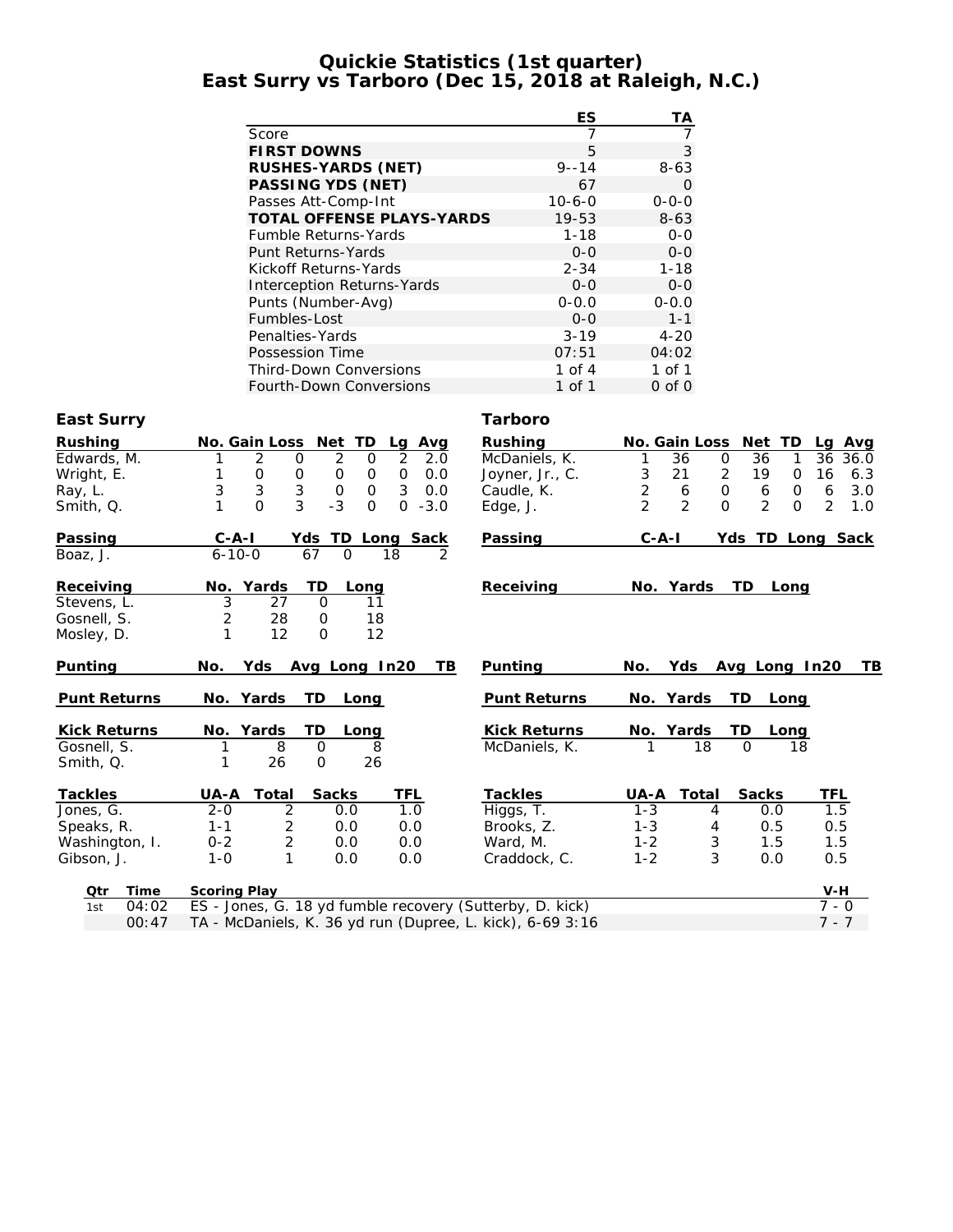### **Play-by-Play Summary (2nd quarter) East Surry vs Tarboro (Dec 15, 2018 at Raleigh, N.C.)**

| 3-25 ES 12<br>3-25 ES 12         | Start of 2nd quarter, clock 12:00.<br>Boaz, J. pass complete to Mosley, D. for no gain to the ES12 (Edge, M.).                                                                                           |                |
|----------------------------------|----------------------------------------------------------------------------------------------------------------------------------------------------------------------------------------------------------|----------------|
| 4-25 ES 12                       | Boaz, J. punt 40 yards to the TA48, Caudle, K. return 33 yards to the ES19 (Wright, E.),<br>PENALTY TA illegal block 10 yards to the ES29, 1st and 10, TA ball on ES29.<br>3 plays, minus 15 yards, 1:37 |                |
| TARBORO drive start at 11:02.    |                                                                                                                                                                                                          |                |
| 1-10 ES 29                       | Albritton, J. rush for 9 yards to the ES20 (Edwards, M.; Bullington, H.).                                                                                                                                |                |
| 2-1 ES 20                        | Joyner, Jr., C. rush for loss of 3 yards to the ES23 (Bullington, H.).                                                                                                                                   |                |
| 3-4 ES 23                        | Albritton, J. rush for 7 yards to the ES16, 1ST DOWN TA (Speaks, R.).                                                                                                                                    | R <sub>4</sub> |
| 1-10 ES 16                       | Joyner, Jr., C. rush for loss of 1 yard to the ES17 (Bullington, H.).                                                                                                                                    |                |
|                                  | (72) Baccho, V. injured on the play for East Surry                                                                                                                                                       |                |
| 2-11 ES 17                       | Joyner, Jr., C. rush for 17 yards to the ESO, 1ST DOWN TA, TOUCHDOWN, clock 08:34.                                                                                                                       | R <sub>5</sub> |
| 1-G ES 03                        | Dupree, L. kick attempt good.                                                                                                                                                                            |                |
|                                  | Tarboro 14, East Surry 7                                                                                                                                                                                 |                |
|                                  | 5 plays, 29 yards, 2:35                                                                                                                                                                                  |                |
|                                  | Massenburg, J. kickoff 53 yards to the ES7, Gosnell, S. return 29 yards to the ES36<br>(Caudle, K.).                                                                                                     |                |
| EAST SURRY drive start at 08:27. |                                                                                                                                                                                                          |                |
|                                  | (3) Caudle, K. injured on the play for Tarboro                                                                                                                                                           |                |
| 1-10 ES 36                       | Gosnell, S. rush for no gain to the ES36 (Armfield, J.).                                                                                                                                                 |                |
| 2-10 ES 36                       | Gosnell, S. rush for 9 yards to the ES45 (Brooks, Z.; Craddock, C.).                                                                                                                                     |                |
| ES 45<br>3-1                     | Ray, L. rush for no gain to the ES45 (Edge, M.; Higgs, T.).                                                                                                                                              |                |
| <b>ES 45</b><br>$4 - 1$          | Timeout East Surry, clock 06:30.                                                                                                                                                                         |                |
| <b>ES 45</b><br>$4 - 1$          | Edwards, M. rush for 2 yards to the ES47, 1ST DOWN ES (Higgs, T.; Jenkins, K.).                                                                                                                          | R6             |
| 1-10 ES 47                       | Gosnell, S. rush for no gain to the ES47 (Ward, M.).                                                                                                                                                     |                |
| 2-10 ES 47                       | Gosnell, S. rush for 5 yards to the TA48.                                                                                                                                                                |                |
| $3 - 5$                          |                                                                                                                                                                                                          | P7             |
| TA 48                            | Gosnell, S. pass complete to Boaz, J. for 8 yards to the TA40, 1ST DOWN ES (Craddock,<br>$C$ .; Jenkins, K.).                                                                                            |                |
| 1-10 TA 40                       | Gosnell, S. pass incomplete to Smith, Q                                                                                                                                                                  |                |
| 2-10 TA 40                       | Gosnell, S. rush for 4 yards to the TA36 (Massenburg, J.; Medford, M.).                                                                                                                                  |                |
| 3-6 TA 36                        | Boaz, J. pass incomplete to Stevens, L. (Craddock, C.).                                                                                                                                                  |                |
| 4-6<br>TA 36                     | Boaz, J. pass complete to Gosnell, S. for 14 yards to the TA22, 1ST DOWN ES (Craddock,                                                                                                                   | P8             |
|                                  | $C.$ ).                                                                                                                                                                                                  |                |
| 1-10 TA 22                       | Boaz, J. pass complete to Stevens, L. for 6 yards to the TA16 (Albritton, J.).                                                                                                                           |                |
| 2-4 TA 16                        | PENALTY TA encroachment 5 yards to the TA11, 1ST DOWN ES.                                                                                                                                                | X9             |
| 1-10 TA 11                       | Edwards, M. rush for 4 yards to the TA7 (Ward, M.).                                                                                                                                                      |                |
| $2 - 6$<br>TA 07                 | Edwards, M. rush for no gain to the TA7 (Barnes, Q.; Ward, M.).                                                                                                                                          |                |
| $3-6$<br><b>TA 07</b>            | Gosnell, S. pass incomplete to Stevens, L., QB hurry by Barnes, Q                                                                                                                                        |                |
| $4-6$<br><b>TA 07</b>            | Sutterby, D. field goal attempt from 24 GOOD, clock 01:52.                                                                                                                                               |                |
|                                  | Tarboro 14, East Surry 10                                                                                                                                                                                |                |
|                                  | 16 plays, 57 yards, 6:43                                                                                                                                                                                 |                |
|                                  | Sutterby, D. kickoff 45 yards to the TA15, McDaniels, K. return 7 yards to the TA22                                                                                                                      |                |
|                                  | (Gosnell, B.).                                                                                                                                                                                           |                |
| TARBORO drive start at 01:44.    |                                                                                                                                                                                                          |                |
| 1-10 TA 22                       | Albritton, J. rush for 3 yards to the TA25 (Jones, G.; Edwards, M.) (Bullington, H.).                                                                                                                    |                |
| 2-7 TA 25                        | Caudle, K. rush for 6 yards to the TA31 (Ray, L.; Bullington, H.).                                                                                                                                       |                |
| $3 - 1$<br>TA 31                 | Edge, J. rush for 14 yards to the TA45, 1ST DOWN TA (Edwards, M.; Gosnell, S.).                                                                                                                          | R6             |
|                                  | End of half, clock 00:00.                                                                                                                                                                                |                |

*3 plays, 23 yards, 1:44* **END OF 2nd QUARTER: Tarboro 14, East Surry 10**

|                        |       | Time            |   | 1st Downs   |     |         | <b>Conversions</b> |          |                  |           |
|------------------------|-------|-----------------|---|-------------|-----|---------|--------------------|----------|------------------|-----------|
| <b>Quarter Summary</b> | Score | <b>Poss</b>     | R | <b>D</b>    |     | 3rd     | 4th                | Rushina  | Passing          | Penalties |
| East Surry             |       | $3 \quad 07:41$ |   | $2 \quad 1$ | 4   | -1-5    | $2 - 2$            | $9 - 24$ | $4 - 7 - 0 - 28$ | $0 - 0$   |
| Tarboro                |       | 04:19           |   |             | - 3 | $2 - 2$ | $0 - 0$            | $8 - 52$ | $0 - 0 - 0 - 0$  | $2 - 15$  |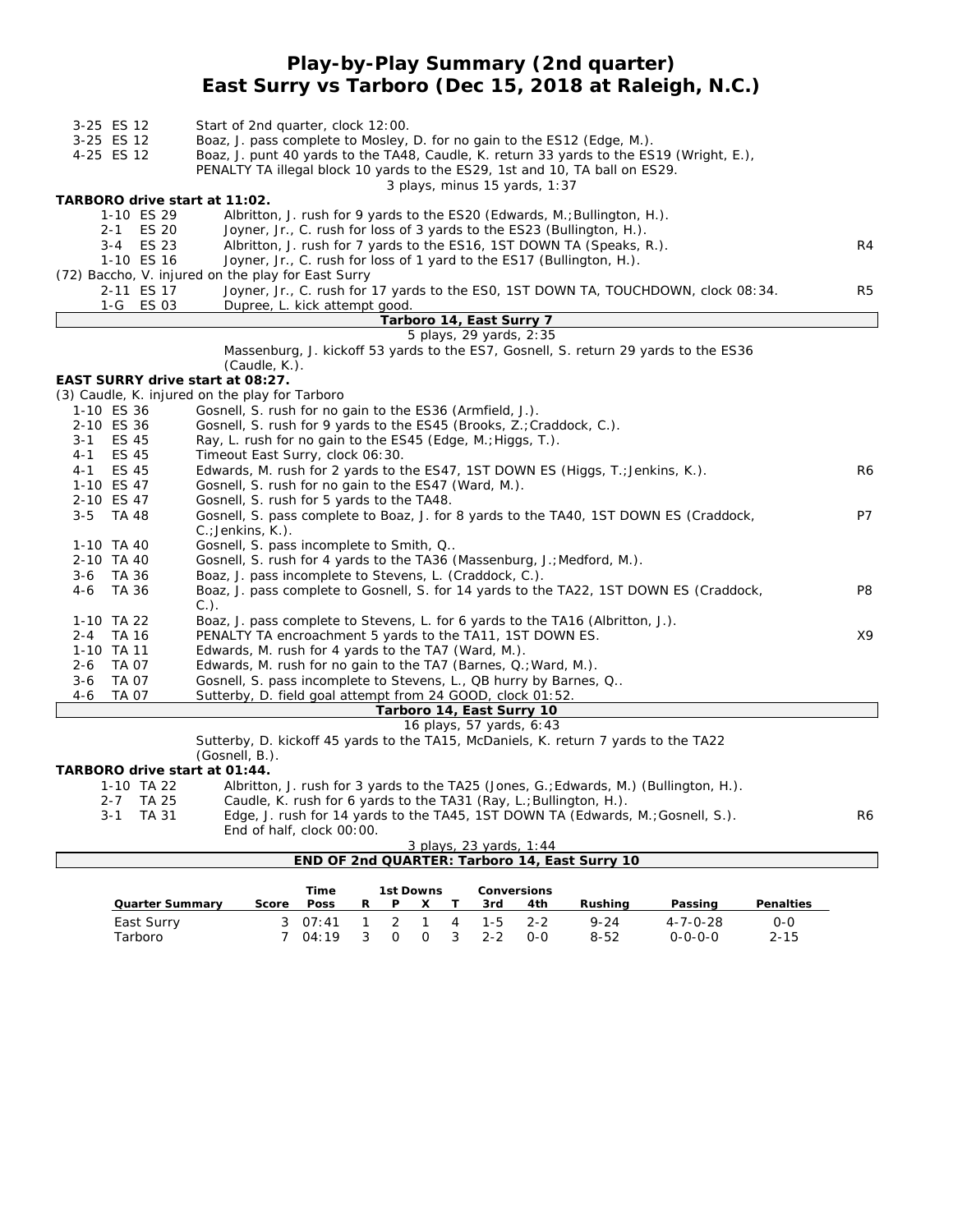#### **Quickie Statistics (Halftime) East Surry vs Tarboro (Dec 15, 2018 at Raleigh, N.C.)**

|                                   | ES            | ТA          |
|-----------------------------------|---------------|-------------|
| Score                             | 10            | 14          |
| <b>FIRST DOWNS</b>                | 9             | 6           |
| <b>RUSHES-YARDS (NET)</b>         | $18-10$       | $16 - 115$  |
| <b>PASSING YDS (NET)</b>          | 95            | 0           |
| Passes Att-Comp-Int               | $17 - 10 - 0$ | $0 - 0 - 0$ |
| <b>TOTAL OFFENSE PLAYS-YARDS</b>  | $35 - 105$    | $16 - 115$  |
| <b>Fumble Returns-Yards</b>       | $1 - 18$      | $0 - 0$     |
| <b>Punt Returns-Yards</b>         | $0 - 0$       | $1 - 33$    |
| Kickoff Returns-Yards             | $3 - 63$      | $2 - 25$    |
| <b>Interception Returns-Yards</b> | $0 - 0$       | $0 - 0$     |
| Punts (Number-Avg)                | $1 - 40.0$    | $0 - 0.0$   |
| Fumbles-Lost                      | $0 - 0$       | $1 - 1$     |
| Penalties-Yards                   | $3 - 19$      | $6 - 35$    |
| Possession Time                   | 15:32         | 08:21       |
| <b>Third-Down Conversions</b>     | $2$ of 9      | 3 of 3      |
| <b>Fourth-Down Conversions</b>    | 3 of 3        | $0$ of $0$  |

#### **East Surry Tarboro**

| Rushing             |       |                                                | No. Gain Loss Net TD       |                            | Lg             | Avg         | <b>Rushing</b>                                              |                | No. Gain Loss  | Net TD        | La<br>Avg             |
|---------------------|-------|------------------------------------------------|----------------------------|----------------------------|----------------|-------------|-------------------------------------------------------------|----------------|----------------|---------------|-----------------------|
| Gosnell, S.         |       | 6                                              | 18<br>4                    | 14<br>$\mathbf 0$          | 9              | 2.3         | McDaniels, K.                                               | 1              | 36<br>$\Omega$ | 36            | 36<br>1<br>36.0       |
| Edwards, M.         |       | 4                                              | 8<br>0                     | 8<br>0                     | $\overline{4}$ | 2.0         | Joyner, Jr., C.                                             | 6              | 38<br>6        | 32            | 17<br>1<br>5.3        |
| Wright, E.          |       | 1                                              | $\mathbf 0$<br>$\mathbf 0$ | $\mathbf 0$<br>$\mathbf 0$ | $\Omega$       | 0.0         | Albritton, J.                                               | 3              | 19<br>$\Omega$ | 19            | $\Omega$<br>9<br>6.3  |
| Ray, L.             |       | 4                                              | 3<br>3                     | $\Omega$<br>$\Omega$       | 3              | 0.0         | Edge, J.                                                    | 3              | 16<br>$\Omega$ | 16            | $\Omega$<br>14<br>5.3 |
| Passing             |       | $C - A - I$                                    |                            | Yds TD Long Sack           |                |             | Passing                                                     | $C - A - I$    |                |               | Yds TD Long Sack      |
| Boaz, J.            |       | $9 - 14 - 0$                                   | 87                         | $\Omega$                   | 18             | 2           |                                                             |                |                |               |                       |
| Gosnell, S.         |       | $1 - 3 - 0$                                    |                            | 8<br>$\Omega$              | 8              | $\mathbf 0$ |                                                             |                |                |               |                       |
| Receiving           |       | No. Yards                                      |                            | TD<br>Long                 |                |             | Receiving                                                   |                | No. Yards      | TD Long       |                       |
| Stevens, L.         |       | 4                                              | 33                         | $\mathbf 0$                | 11             |             |                                                             |                |                |               |                       |
| Gosnell, S.         |       | 3                                              | 42                         | 0                          | 18             |             |                                                             |                |                |               |                       |
| Mosley, D.          |       | $\overline{2}$                                 | 12                         | $\mathbf 0$                | 12             |             |                                                             |                |                |               |                       |
| Boaz, J.            |       | 1                                              | 8                          | $\Omega$                   | 8              |             |                                                             |                |                |               |                       |
| Punting             |       | No.                                            | Yds                        | Avg Long In20              |                | TВ          | Punting                                                     | No.            | Yds            | Avg Long In20 | TВ                    |
| Boaz, J.            |       | 1                                              | 40<br>40.0                 | 40                         | $\Omega$       | $\Omega$    |                                                             |                |                |               |                       |
| <b>Punt Returns</b> |       | No. Yards                                      | <b>TD</b>                  | Long                       |                |             | <b>Punt Returns</b>                                         |                | No. Yards      | TD<br>Long    |                       |
|                     |       |                                                |                            |                            |                |             | Caudle, K.                                                  | 1              | 33             | $\Omega$      | 33                    |
| <b>Kick Returns</b> |       | No. Yards                                      | TD                         | Long                       |                |             | <b>Kick Returns</b>                                         |                | No. Yards      | TD<br>Long    |                       |
| Gosnell, S.         |       | $\overline{2}$                                 | 37                         | $\Omega$                   | 29             |             | McDaniels, K.                                               | $\mathfrak{D}$ | 25             | $\Omega$      | 18                    |
| Smith, Q.           |       | 1                                              | 26                         | $\Omega$<br>26             |                |             |                                                             |                |                |               |                       |
| <b>Tackles</b>      |       | UA-A Total                                     |                            | <b>Sacks</b>               | TFL            |             | <b>Tackles</b>                                              | UA-A           | Total          | <b>Sacks</b>  | <b>TFL</b>            |
| Bullington, H.      |       | $3 - 3$                                        | 6                          | 0.0                        | 2.0            |             | Ward, M.                                                    | $3 - 3$        | 6              | 1.5           | 1.5                   |
| Edwards, M.         |       | $0 - 4$                                        | 4                          | 0.0                        | 0.0            |             | Craddock, C.                                                | $2 - 4$        | 6              | 0.0           | 0.5                   |
| Jones, G.           |       | $2 - 1$                                        | 3                          | 0.0                        | 1.0            |             | Higgs, T.                                                   | $1 - 5$        | 6              | 0.0           | 1.5                   |
| Speaks, R.          |       | $2 - 1$                                        | 3                          | 0.0                        | 0.0            |             | Brooks, Z.                                                  | $1 - 4$        | 5              | 0.5           | 0.5                   |
| Qtr                 | Time  | <b>Scoring Play</b>                            |                            |                            |                |             |                                                             |                |                |               | $V-H$                 |
| 1st                 | 04:02 |                                                |                            |                            |                |             | ES - Jones, G. 18 yd fumble recovery (Sutterby, D. kick)    |                |                |               | $7 - 0$               |
|                     | 00:47 |                                                |                            |                            |                |             | TA - McDaniels, K. 36 yd run (Dupree, L. kick), 6-69 3:16   |                |                |               | $7 - 7$               |
| 2nd                 | 08:34 |                                                |                            |                            |                |             | TA - Joyner, Jr., C. 17 yd run (Dupree, L. kick), 5-29 2:35 |                |                |               | $7 - 14$              |
|                     | 01:52 | ES - Sutterby, D. 24 yd field goal, 16-57 6:43 |                            |                            |                |             |                                                             |                |                | $10 - 14$     |                       |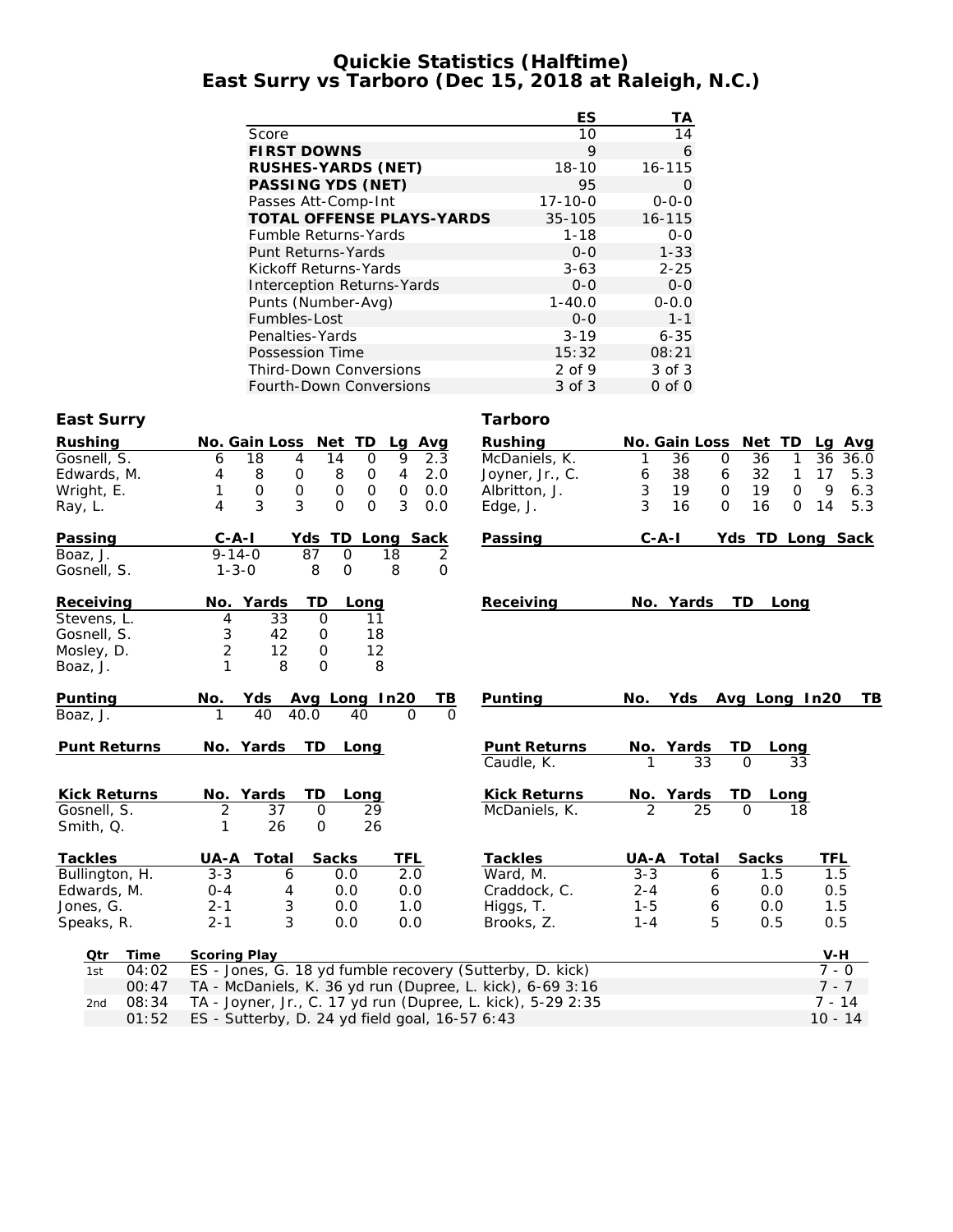## **Play-by-Play Summary (3rd quarter) East Surry vs Tarboro (Dec 15, 2018 at Raleigh, N.C.)**

|                                                | Start of 3rd quarter, clock 12:00, ES ball on ES40.                                                                                                              |                 |
|------------------------------------------------|------------------------------------------------------------------------------------------------------------------------------------------------------------------|-----------------|
|                                                | Sutterby, D. kickoff 41 yards to the TA19, Staton, K. return 10 yards to the TA29<br>(Bullington, H.; Dollyhite, I.).                                            |                 |
| TARBORO drive start at 11:55.                  |                                                                                                                                                                  |                 |
| 1-10 TA 29                                     | Caudle, K. rush for 3 yards to the TA32 (Washington, I.).                                                                                                        |                 |
| 2-7 TA 32                                      | Joyner, Jr., C. rush for 3 yards to the TA35 (Bullington, H.).                                                                                                   |                 |
| TA 35<br>3-4<br>1-G ES 03                      | McDaniels, K. rush for 65 yards to the ES0, 1ST DOWN TA, TOUCHDOWN, clock 10:16.<br>Dupree, L. kick attempt good.                                                | R7              |
|                                                | Tarboro 21, East Surry 10                                                                                                                                        |                 |
|                                                | 3 plays, 71 yards, 1:48                                                                                                                                          |                 |
|                                                | Massenburg, J. kickoff 49 yards to the ES11, Gosnell, S. return 11 yards to the ES22                                                                             |                 |
| EAST SURRY drive start at 10:07.               | (Roberson, Q.; Jenkins, K.).                                                                                                                                     |                 |
| 1-10 ES 22                                     | Boaz, J. pass incomplete to Smith, Q. (Powell, C.).                                                                                                              |                 |
| 2-10 ES 22                                     | Boaz, J. pass incomplete to Gosnell, S. (Higgs, T.).                                                                                                             |                 |
| 3-10 ES 22                                     | Boaz, J. pass incomplete to Gosnell, S                                                                                                                           |                 |
| 4-10 ES 22                                     | Boaz, J. punt 41 yards to the TA37, McDaniels, K. return 15 yards to the ES48                                                                                    |                 |
|                                                | (Bullington, H.; Speaks, R.).<br>3 plays, 0 yards, 0:27                                                                                                          |                 |
| TARBORO drive start at 09:40.                  |                                                                                                                                                                  |                 |
| 1-10 ES 48                                     | McDaniels, K. pass incomplete to Edge, M                                                                                                                         |                 |
| 2-10 ES 48                                     | Albritton, J. rush for 30 yards to the ES18, 1ST DOWN TA (Speaks, R.).                                                                                           | R8              |
| 1-10 ES 18<br>2-5 ES 13                        | Joyner, Jr., C. rush for 5 yards to the ES13 (Bullington, H.; Edwards, M.).<br>Caudle, K. rush for 9 yards to the ES4, 1ST DOWN TA (Bullington, H.; Speaks, R.). | R9              |
| 1-G ES 04                                      | Edge, J. rush for 3 yards to the ES1 (Bottoms, B.).                                                                                                              |                 |
| 2-G ES 01                                      | Joyner, Jr., C. rush for 1 yard to the ESO, TOUCHDOWN, clock 07:18.                                                                                              |                 |
| 1-G ES 03                                      | PENALTY ES encroachment 2 yards to the ES1.                                                                                                                      |                 |
| 1-G ES 01                                      | Edge, J. rush attempt good.<br>Tarboro 29, East Surry 10                                                                                                         |                 |
|                                                | 6 plays, 48 yards, 2:32                                                                                                                                          |                 |
|                                                | Massenburg, J. kickoff 46 yards to the ES14, Smith, Q. return 20 yards to the ES34                                                                               |                 |
|                                                | (McDaniels, K.).                                                                                                                                                 |                 |
| EAST SURRY drive start at 07:08.<br>1-10 ES 34 | Gosnell, S. sacked for loss of 10 yards to the ES24 (Ward, M.).                                                                                                  |                 |
| 2-20 ES 24                                     | Ray, L. rush for 2 yards to the ES26 (Barnes, Q.).                                                                                                               |                 |
| 3-18 ES 26                                     | Boaz, J. pass incomplete to Stevens, L                                                                                                                           |                 |
| 4-18 ES 26                                     | Boaz, J. punt 34 yards to the TA40, out-of-bounds.                                                                                                               |                 |
|                                                | 3 plays, minus 8 yards, 1:30                                                                                                                                     |                 |
| TARBORO drive start at 05:38.<br>1-10 TA 40    | Albritton, J. rush for 20 yards to the ES40, 1ST DOWN TA (Bullington, H.).                                                                                       | R <sub>10</sub> |
| 1-10 ES 40                                     | Edge, J. rush for 4 yards to the ES36 (Speaks, R.; Edwards, M.).                                                                                                 |                 |
| 2-6 ES 36                                      | Albritton, J. rush for 2 yards to the ES34, fumble forced by Smith, Q., fumble by                                                                                |                 |
|                                                | Albritton, J. recovered by TA Edge, J. at ES34.                                                                                                                  |                 |
| ES 34<br>3-4<br>4-11 ES 41                     | McDaniels, K. sacked for loss of 7 yards to the ES41 (Bullington, H.).<br>Johnson, W. punt 38 yards to the ES3, downed.                                          |                 |
|                                                | 4 plays, 19 yards, 2:14                                                                                                                                          |                 |
| EAST SURRY drive start at 03:24.               |                                                                                                                                                                  |                 |
| 1-10 ES 03                                     | Boaz, J. pass complete to Gosnell, S. for 35 yards to the ES38, 1ST DOWN ES (Powell, C.).                                                                        | P <sub>10</sub> |
| 1-10 ES 38<br>1-10 ES 38                       | Timeout Tarboro, clock 03:10.<br>Boaz, J. pass intercepted by Jenkins, K. at the TA43, Jenkins, K. return 16 yards to the                                        |                 |
|                                                | ES41, fumble by Jenkins, K. recovered by TA Jenkins, K. at ES41.                                                                                                 |                 |
|                                                | 2 plays, 35 yards, 0:29                                                                                                                                          |                 |
| TARBORO drive start at 02:55.                  |                                                                                                                                                                  |                 |
| 1-10 ES 41                                     | Edge, J. rush for 1 yard to the ES40 (Bullington, H.; Jones, G.).                                                                                                |                 |
| <b>ES 40</b><br>$2 - 9$<br>2-14 ES 45          | PENALTY TA delay of game 5 yards to the ES45.<br>Caudle, K. rush for 2 yards to the ES43, PENALTY TA holding 10 yards to the TA47.                               |                 |
| 2-22 TA 47                                     | Albritton, J. rush for 7 yards to the ES46 (Edwards, M.; Bullington, L.).                                                                                        |                 |
| 3-15 ES 46                                     | McDaniels, K. rush for 6 yards to the ES40, PENALTY TA holding 10 yards to the 50                                                                                |                 |
|                                                | vardline.                                                                                                                                                        |                 |
| 3-19 TA 50<br>3-19 TA 50                       | 3rd and 19.<br>McDaniels, K. rush for 5 yards to the ES45 (Gosnell, B.).                                                                                         |                 |
| 4-14 ES 45                                     | PENALTY ES roughing the kicker 5 yards to the ES40.                                                                                                              |                 |
| 4-9<br>ES 40                                   | Caudle, K. rush for 40 yards to the ES0, 1ST DOWN TA, TOUCHDOWN, clock 00:11.                                                                                    | R <sub>11</sub> |
| ES 03<br>1-G                                   | Dupree, L. kick attempt good.                                                                                                                                    |                 |
|                                                | Tarboro 36, East Surry 10                                                                                                                                        |                 |

#### *6 plays, 41 yards, 2:50*

Massenburg, J. kickoff 47 yards to the ES13, Smith, Q. return 7 yards to the ES20

(Roberson, Q.;Razor, J.). **EAST SURRY drive start at 00:05, 1st and 10.**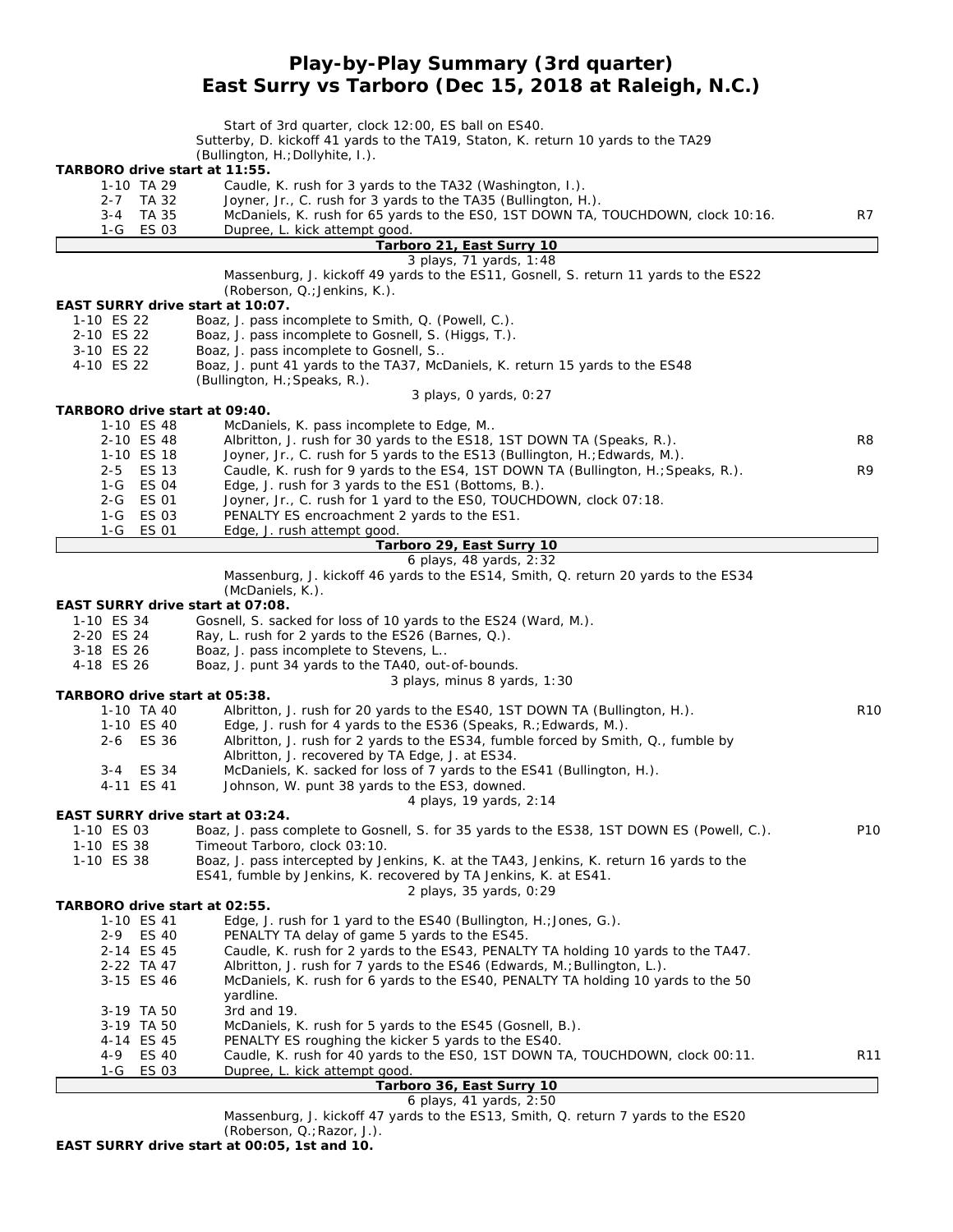## **Play-by-Play Summary (3rd quarter) East Surry vs Tarboro (Dec 15, 2018 at Raleigh, N.C.)**

| $-10$ | Gosnell, S. rush for loss of 2 vards to the ES18 (Ward, M.: Brooks, |
|-------|---------------------------------------------------------------------|
|       | <b>END OF 3rd QUARTER: Tarboro 36. East Surry 10</b>                |

|                        |       | Time                    |      | 1st Downs        |     | <b>Conversions</b> |         |           |                  |                  |
|------------------------|-------|-------------------------|------|------------------|-----|--------------------|---------|-----------|------------------|------------------|
| <b>Quarter Summary</b> | Score | <b>Poss</b>             | R.   |                  | P X | 3rd                | 4th     | Rushina   | Passing          | <b>Penalties</b> |
| East Surry             |       | 0 02:31 0 1 0 1 0-2 0-0 |      |                  |     |                    |         | $3-(-10)$ | $1 - 6 - 1 - 35$ | $2 - 7$          |
| Tarboro                |       | 22009:24                | $-5$ | $\overline{0}$ 0 |     | 5 1-3              | $1 - 1$ | 18-199    | $0 - 1 - 0 - 0$  | $3 - 25$         |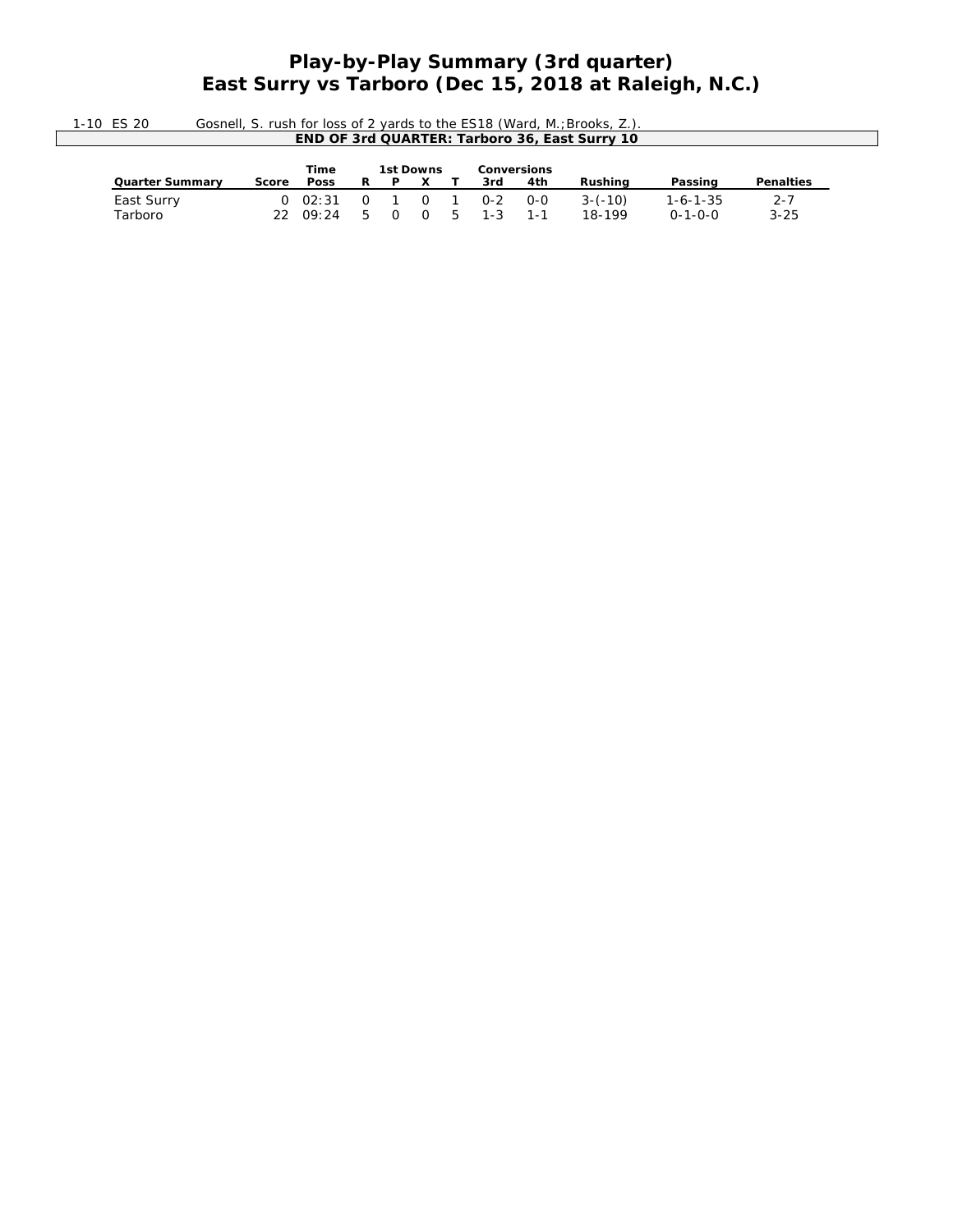#### **Quickie Statistics (3rd quarter) East Surry vs Tarboro (Dec 15, 2018 at Raleigh, N.C.)**

|                                   | ES            | ТA          |
|-----------------------------------|---------------|-------------|
| Score                             | 10            | 36          |
| <b>FIRST DOWNS</b>                | 10            | 11          |
| <b>RUSHES-YARDS (NET)</b>         | $21 - 0$      | $34 - 314$  |
| PASSING YDS (NET)                 | 130           | 0           |
| Passes Att-Comp-Int               | $23 - 11 - 1$ | $1 - 0 - 0$ |
| <b>TOTAL OFFENSE PLAYS-YARDS</b>  | 44-130        | $35 - 314$  |
| <b>Fumble Returns-Yards</b>       | $1 - 18$      | $0 - 0$     |
| Punt Returns-Yards                | $0 - 0$       | $2 - 48$    |
| Kickoff Returns-Yards             | $6 - 101$     | $3 - 35$    |
| <b>Interception Returns-Yards</b> | $0 - 0$       | $1 - 16$    |
| Punts (Number-Avg)                | $3 - 38.3$    | $1 - 38.0$  |
| Fumbles-Lost                      | $0 - 0$       | $3 - 1$     |
| Penalties-Yards                   | $5 - 26$      | $9 - 60$    |
| Possession Time                   | 18:03         | 17:45       |
| <b>Third-Down Conversions</b>     | 2 of 11       | 4 of 6      |
| Fourth-Down Conversions           | 3 of 3        | 1 of 1      |

#### **East Surry Tarboro**

| <b>Rushing</b><br>Edwards, M.<br>Gosnell, S.<br>Ray, L.<br>Wright, E. |                     | No. Gain Loss Net TD<br>4<br>8<br>18<br>5<br>1                      | 8<br>$\mathbf{O}$<br>16<br>5<br>$\mathfrak{Z}$<br>$\mathbf{O}$<br>$\overline{O}$ | $\overline{8}$<br>$\overline{c}$<br>$\overline{2}$<br>$\overline{O}$ | $\mathbf 0$<br>0<br>$\mathbf 0$<br>$\Omega$ | Lg Avg<br>4<br>2.0<br>9<br>0.2<br>3<br>0.4<br>$\Omega$<br>0.0 |          | <b>Rushing</b><br>McDaniels, K.<br>Albritton, J.<br>Caudle, K.<br>Joyner, Jr., C. | 5<br>7<br>7<br>9            | No. Gain Loss Net TD<br>112<br>78<br>66<br>47 | $\overline{7}$<br>105<br>0<br>$\mathbf 0$<br>6 | 2<br>78<br>0<br>66<br>1<br>$\overline{2}$<br>41 | La Ava<br>65 21.0<br>30 11.1<br>40<br>17 | 9.4<br>4.6 |
|-----------------------------------------------------------------------|---------------------|---------------------------------------------------------------------|----------------------------------------------------------------------------------|----------------------------------------------------------------------|---------------------------------------------|---------------------------------------------------------------|----------|-----------------------------------------------------------------------------------|-----------------------------|-----------------------------------------------|------------------------------------------------|-------------------------------------------------|------------------------------------------|------------|
| Passing<br>Boaz, J.<br>Gosnell, S.                                    |                     | $C - A - I$<br>$10 - 20 - 1$<br>$1 - 3 - 0$                         |                                                                                  | 122<br>8                                                             | $\mathsf{O}$<br>$\mathbf 0$                 | Yds TD Long Sack<br>35<br>8                                   | 2<br>1   | Passing<br>McDaniels, K.                                                          | <u>C-A-I</u><br>$0 - 1 - 0$ |                                               | $\Omega$                                       | Yds TD Long Sack<br>O                           | 0                                        |            |
| Receiving<br>Gosnell, S.<br>Stevens, L.<br>Mosley, D.<br>Boaz, J.     |                     | No. Yards<br>4<br>4<br>$\overline{2}$<br>1                          | 77<br>33<br>12<br>8                                                              | TD<br>$\mathbf 0$<br>$\mathbf 0$<br>0<br>$\Omega$                    | Long<br>35<br>11<br>12<br>8                 |                                                               |          | Receiving                                                                         |                             | No. Yards                                     | TD.                                            | Long                                            |                                          |            |
| Punting                                                               |                     | No.                                                                 | Yds                                                                              |                                                                      | Avg Long In20                               |                                                               | TВ       | <b>Punting</b>                                                                    | No.                         | Yds                                           |                                                | Avg Long In20                                   |                                          | TВ         |
| Boaz, J.                                                              |                     | 3                                                                   | 115                                                                              | 38.3                                                                 | 41                                          | 0                                                             | $\Omega$ | Johnson, W.                                                                       | 1                           | $\overline{38}$                               | 38.0                                           | 38                                              |                                          | $\Omega$   |
|                                                                       | <b>Punt Returns</b> | No. Yards                                                           |                                                                                  | TD                                                                   | Long                                        |                                                               |          | <b>Punt Returns</b><br>Caudle, K.<br>McDaniels, K.                                | 1                           | No. Yards<br>33<br>15                         | TD<br>$\mathbf 0$<br>$\mathbf 0$               | Long<br>33<br>15                                |                                          |            |
|                                                                       | <b>Kick Returns</b> | No. Yards                                                           |                                                                                  | TD                                                                   | Long                                        |                                                               |          | <b>Kick Returns</b>                                                               |                             | No. Yards                                     | TD                                             | Long                                            |                                          |            |
| Gosnell, S.                                                           |                     | $\overline{3}$                                                      | 48                                                                               | 0                                                                    | 29                                          |                                                               |          | McDaniels, K.                                                                     | 2                           | 25                                            | $\mathbf 0$                                    | 18                                              |                                          |            |
| Smith, Q.                                                             |                     | 3                                                                   | 53                                                                               | $\mathsf{O}$                                                         | 26                                          |                                                               |          | Staton, K.                                                                        | 1                           | 10                                            | $\mathsf{O}$                                   | 10                                              |                                          |            |
| <b>Tackles</b>                                                        |                     | UA-A                                                                | Total                                                                            | <b>Sacks</b>                                                         |                                             | <b>TFL</b>                                                    |          | <b>Tackles</b>                                                                    | UA-A                        | Total                                         |                                                | <b>Sacks</b>                                    | <b>TFL</b>                               |            |
|                                                                       | Bullington, H.      | $6 - 8$                                                             | 14                                                                               |                                                                      | 1.0                                         | 3.0                                                           |          | Ward, M.                                                                          | $4 - 4$                     | 8                                             |                                                | 2.5                                             | 3.0                                      |            |
| Speaks, R.                                                            |                     | $3 - 4$                                                             | 7                                                                                |                                                                      | 0.0                                         | 0.0                                                           |          | Craddock, C.                                                                      | $2 - 4$                     | 6                                             |                                                | 0.0                                             | 0.5                                      |            |
| Edwards, M.                                                           |                     | $0 - 7$                                                             | $\overline{7}$                                                                   |                                                                      | 0.0                                         | 0.0                                                           |          | Brooks, Z.                                                                        | $1 - 5$                     | 6                                             |                                                | 0.5                                             | 1.0                                      |            |
| Jones, G.                                                             |                     | $2 - 2$                                                             | 4                                                                                |                                                                      | 0.0                                         | 1.0                                                           |          | Higgs, T.                                                                         | $1 - 5$                     | 6                                             |                                                | 0.0                                             | 1.5                                      |            |
| Qtr                                                                   | Time                | <b>Scoring Play</b>                                                 |                                                                                  |                                                                      |                                             |                                                               |          |                                                                                   |                             |                                               |                                                |                                                 | $V-H$                                    |            |
| 1st                                                                   | 04:02               |                                                                     |                                                                                  |                                                                      |                                             |                                                               |          | ES - Jones, G. 18 yd fumble recovery (Sutterby, D. kick)                          |                             |                                               |                                                |                                                 | $7 - 0$                                  |            |
|                                                                       | 00:47               |                                                                     |                                                                                  |                                                                      |                                             |                                                               |          | TA - McDaniels, K. 36 yd run (Dupree, L. kick), 6-69 3:16                         |                             |                                               |                                                |                                                 | $7 - 7$                                  |            |
| 2nd                                                                   | 08:34               |                                                                     |                                                                                  |                                                                      |                                             |                                                               |          | TA - Joyner, Jr., C. 17 yd run (Dupree, L. kick), 5-29 2:35                       |                             |                                               |                                                |                                                 | $7 - 14$                                 |            |
|                                                                       | 01:52               | ES - Sutterby, D. 24 yd field goal, 16-57 6:43                      |                                                                                  |                                                                      |                                             |                                                               |          |                                                                                   |                             |                                               |                                                |                                                 | $10 - 14$                                |            |
| 3rd                                                                   | 10:16               |                                                                     |                                                                                  |                                                                      |                                             |                                                               |          | TA - McDaniels, K. 65 yd run (Dupree, L. kick), 3-71 1:48                         |                             |                                               |                                                |                                                 | $10 - 21$                                |            |
|                                                                       | 07:18               | TA - Joyner, Jr., C. 1 yd run (Edge, J. rush), 6-48 2:32            |                                                                                  |                                                                      |                                             |                                                               |          |                                                                                   |                             |                                               | $10 - 29$                                      |                                                 |                                          |            |
|                                                                       | 00:11               | TA - Caudle, K. 40 yd run (Dupree, L. kick), 6-41 2:50<br>$10 - 36$ |                                                                                  |                                                                      |                                             |                                                               |          |                                                                                   |                             |                                               |                                                |                                                 |                                          |            |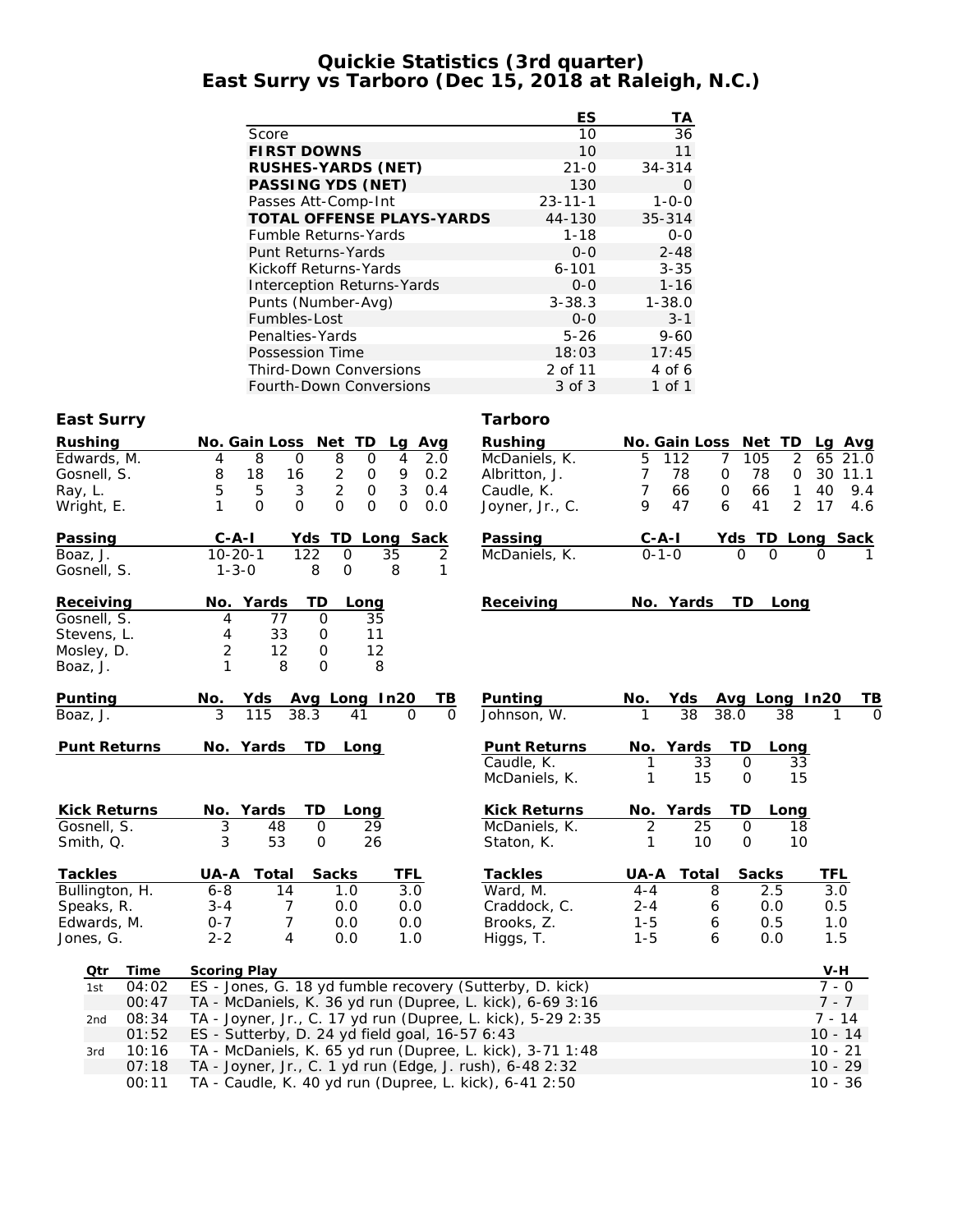### **Play-by-Play Summary (4th quarter) East Surry vs Tarboro (Dec 15, 2018 at Raleigh, N.C.)**

| 2-12 ES 18                                                                                                | Start of 4th quarter, clock 12:00.                                                                                                 |                                    |  |  |  |  |  |  |
|-----------------------------------------------------------------------------------------------------------|------------------------------------------------------------------------------------------------------------------------------------|------------------------------------|--|--|--|--|--|--|
| 2-12 ES 18                                                                                                | Gosnell, S. pass incomplete to Smith, Q. (Edge, M.).                                                                               |                                    |  |  |  |  |  |  |
| 3-12 ES 18                                                                                                | Gosnell, S. pass incomplete to Gosnell, B. (Jenkins, K.).                                                                          |                                    |  |  |  |  |  |  |
| 4-12 ES 18                                                                                                | Boaz, J. punt 40 yards to the TA42, downed.                                                                                        |                                    |  |  |  |  |  |  |
|                                                                                                           | 3 plays, minus 2 yards, 0:28                                                                                                       |                                    |  |  |  |  |  |  |
| TARBORO drive start at 11:37.                                                                             |                                                                                                                                    |                                    |  |  |  |  |  |  |
| 1-10 TA 42                                                                                                | Joyner, Jr., C. rush for 15 yards to the ES43, 1ST DOWN TA (Gibson, J.).                                                           | R <sub>12</sub>                    |  |  |  |  |  |  |
| 1-10 ES 43                                                                                                | McDaniels, K. rush for 7 yards to the ES36 (Ray, L.).                                                                              |                                    |  |  |  |  |  |  |
| 2-3 ES 36                                                                                                 | Caudle, K. rush for 6 yards to the ES30, 1ST DOWN TA (Saywers, D.).                                                                | R <sub>13</sub>                    |  |  |  |  |  |  |
| 1-10 ES 30                                                                                                | Joyner, Jr., C. rush for 14 yards to the ES16, 1ST DOWN TA (Bullington, H.; Speaks, R.).                                           | R <sub>14</sub><br>R <sub>15</sub> |  |  |  |  |  |  |
|                                                                                                           | 1-10 ES 16<br>Edge, J. rush for 12 yards to the ES4, 1ST DOWN TA (Smith, $Q_i$ ; Bullington, H.).                                  |                                    |  |  |  |  |  |  |
| 1-G ES 04                                                                                                 | Timeout East Surry, clock 09:52.                                                                                                   |                                    |  |  |  |  |  |  |
| 1-G ES 04                                                                                                 | Edge, J. rush for 4 yards to the ESO, TOUCHDOWN, clock 09:47.                                                                      |                                    |  |  |  |  |  |  |
| 1-G ES 03                                                                                                 | Dupree, L. kick attempt good.                                                                                                      |                                    |  |  |  |  |  |  |
|                                                                                                           | Tarboro 43, East Surry 10                                                                                                          |                                    |  |  |  |  |  |  |
| $1-G$<br><b>TA 40</b>                                                                                     | PENALTY TA personal foul off-setting, PENALTY ES personal foul off-setting.                                                        |                                    |  |  |  |  |  |  |
|                                                                                                           | 6 plays, 58 yards, 2:04                                                                                                            |                                    |  |  |  |  |  |  |
|                                                                                                           | Massenburg, J. kickoff 48 yards to the ES12, Bullington, L. return 16 yards to the ES28                                            |                                    |  |  |  |  |  |  |
|                                                                                                           | (Everette Jr., K), PENALTY ES illegal block 10 yards to the ES18, 1st and 10, ES ball on                                           |                                    |  |  |  |  |  |  |
|                                                                                                           | ES18.                                                                                                                              |                                    |  |  |  |  |  |  |
| EAST SURRY drive start at 09:33.                                                                          |                                                                                                                                    |                                    |  |  |  |  |  |  |
| 1-10 ES 18<br>2-15 ES 13                                                                                  | Bruton, AJ rush for loss of 5 yards to the ES13 (Medford, M.).<br>Wright, E. rush for 1 yard to the ES14 (Higgs, T.; Medford, M.). |                                    |  |  |  |  |  |  |
| 3-14 ES 14<br>Gosnell, S. pass complete to Bruton, AJ for 8 yards to the ES22 (Higgs, T.; Albritton, J.). |                                                                                                                                    |                                    |  |  |  |  |  |  |
| 4-6 ES 22<br>Mosley, D. punt 35 yards to the TA43, Caudle, K. return 17 yards to the ES40, PENALTY TA     |                                                                                                                                    |                                    |  |  |  |  |  |  |
|                                                                                                           | illegal block 15 yards to the TA45, 1st and 10, TA ball on TA45.                                                                   |                                    |  |  |  |  |  |  |
|                                                                                                           | 3 plays, 4 yards, 2:19                                                                                                             |                                    |  |  |  |  |  |  |
| TARBORO drive start at 07:14.                                                                             |                                                                                                                                    |                                    |  |  |  |  |  |  |
| 1-10 TA 45                                                                                                | Albritton, J. rush for 4 yards to the TA49 (Bullington, H.; Jones, G.).                                                            |                                    |  |  |  |  |  |  |
| 2-6 TA 49                                                                                                 | Joyner, Jr., C. rush for 6 yards to the ES45, 1ST DOWN TA (Bullington, H.).                                                        | R <sub>16</sub>                    |  |  |  |  |  |  |
| 1-10 ES 45                                                                                                | Timeout Tarboro, clock 05:57.                                                                                                      |                                    |  |  |  |  |  |  |
| 1-10 ES 45                                                                                                | Johnson, W. rush for no gain to the ES45 (Bullington, H.; Washington, I.).                                                         |                                    |  |  |  |  |  |  |
| 2-10 ES 45                                                                                                | Edge, J. rush for 12 yards to the ES33, 1ST DOWN TA (Bullington, L.; Gosnell, B.).                                                 | R <sub>17</sub>                    |  |  |  |  |  |  |
| 1-10 ES 33                                                                                                | Caudle, K. rush for 33 yards to the ES0, 1ST DOWN TA, TOUCHDOWN, clock 04:37.                                                      | <b>R18</b>                         |  |  |  |  |  |  |
| 1-G ES 03                                                                                                 | Dupree, L. kick attempt good.                                                                                                      |                                    |  |  |  |  |  |  |
|                                                                                                           | Tarboro 50, East Surry 10                                                                                                          |                                    |  |  |  |  |  |  |
|                                                                                                           | 5 plays, 55 yards, 2:44                                                                                                            |                                    |  |  |  |  |  |  |
|                                                                                                           | Massenburg, J. kickoff 53 yards to the ES7, Gosnell, S. return 21 yards to the ES28                                                |                                    |  |  |  |  |  |  |
|                                                                                                           | (Roberson, Q.; Jenkins, K.).                                                                                                       |                                    |  |  |  |  |  |  |
| EAST SURRY drive start at 04:30.                                                                          |                                                                                                                                    |                                    |  |  |  |  |  |  |
| 1-10 ES 28                                                                                                | Edwards, M. rush for 1 yard to the ES29 (Albritton, J.).                                                                           |                                    |  |  |  |  |  |  |
| 2-9 ES 29                                                                                                 | Edwards, M. rush for loss of 1 yard to the ES28 (Medford, M.; Higgs, T.).                                                          |                                    |  |  |  |  |  |  |
| 3-10 ES 28                                                                                                | Ray, L. rush for 4 yards to the ES32 (Edge, M.).                                                                                   |                                    |  |  |  |  |  |  |
| 4-6 ES 32                                                                                                 | Mosley, D. punt 34 yards to the TA34, out-of-bounds.                                                                               |                                    |  |  |  |  |  |  |
|                                                                                                           | 3 plays, 4 yards, 2:19                                                                                                             |                                    |  |  |  |  |  |  |
| TARBORO drive start at 02:11.                                                                             |                                                                                                                                    |                                    |  |  |  |  |  |  |
| 1-10 TA 34                                                                                                | PENALTY TA false start 5 yards to the TA29.                                                                                        |                                    |  |  |  |  |  |  |
| 1-15 TA 29                                                                                                | Higgs, T. rush for 4 yards to the TA33 (Jones, G.).                                                                                |                                    |  |  |  |  |  |  |
| 2-11 TA 33                                                                                                | Albritton, J. rush for 7 yards to the TA40 (Speaks, R.; Ray, L.).                                                                  |                                    |  |  |  |  |  |  |
| 3-4 TA 40                                                                                                 | Everette Jr., K rush for 6 yards to the TA46, 1ST DOWN TA (Jones, G.; Joyce, J.).                                                  | R <sub>19</sub>                    |  |  |  |  |  |  |
| 1-10 TA 46                                                                                                | TEAM rush for loss of 2 yards to the TA44.                                                                                         |                                    |  |  |  |  |  |  |
|                                                                                                           | End of game, clock 00:00.                                                                                                          |                                    |  |  |  |  |  |  |

|                                        | 4 plays, 10 yards, 2:11 |  |  |
|----------------------------------------|-------------------------|--|--|
| FINAL SCORE: Tarboro 50, East Surry 10 |                         |  |  |

|                        |              | Time        |          | 1st Downs<br><b>Conversions</b> |          |          |         |       |         |                 |           |
|------------------------|--------------|-------------|----------|---------------------------------|----------|----------|---------|-------|---------|-----------------|-----------|
| <b>Quarter Summary</b> | Score        | <b>Poss</b> | R        | D                               |          |          | 3rd     | 4th   | Rushina | Passing         | Penalties |
| East Surry             | <sup>o</sup> | 05:01       | $\Omega$ | $\Omega$                        | $\Omega$ | $\Omega$ | $O - 3$ | $O-O$ | $5-0$   | $1 - 3 - 0 - 8$ | $1 - 10$  |
| Tarboro                | 14           | 06:59       | 8        | $\cap$                          | $\Omega$ | 8        | $1 - 1$ | $O-O$ | 15-128  | $0 - 0 - 0 - 0$ | $2 - 20$  |